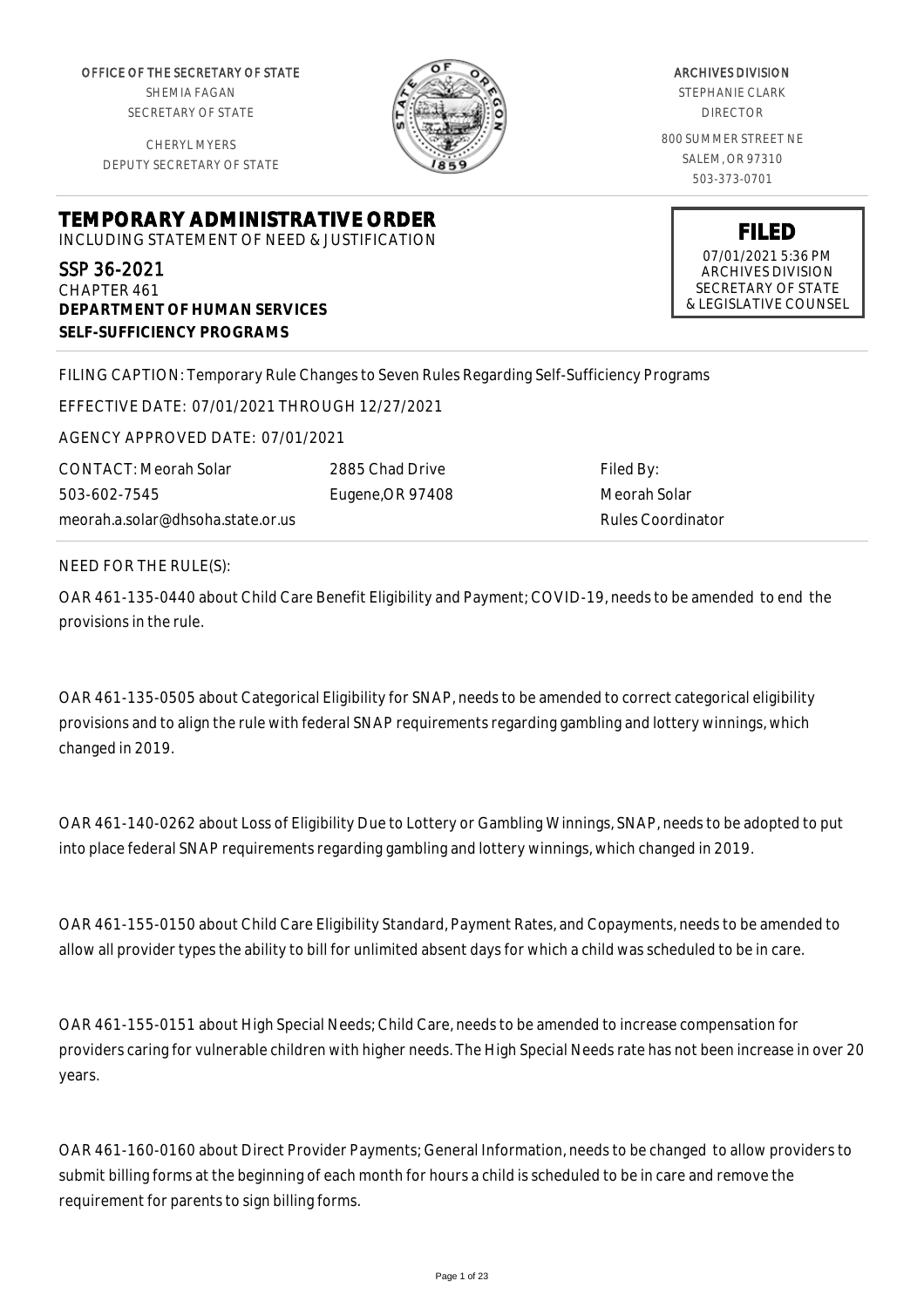OAR 461-175-0210 about Notice Situation; Individual Moved or Whereabouts Unknown, needs to be amended to align OAR with current policies regarding the SNAP program and returned mail.

# JUSTIFICATION OF TEMPORARY FILING:

The Department finds that failure to act promptly by amending OAR 461-135-0440 will result in serious prejudice to the public interest, the Department, and clients of its programs. The Department needs to proceed by temporary rule due to the necessity to immediately put into place an end date for Oregon child care COVID-19 rule provisions. Failure to act immediately will delay the OARs from being in compliance with ODHS decisions, budgetary limitations, and system limitations. This rule amendment will help to prevent the enactment of a child care reservation list due to continuing provisions for with ODHS does not have continual funding.

The Department finds that failure to act promptly by amending OAR 461-135-0505 and adopting OAR 461-140-0262 will result in serious prejudice to the public interest, the Department, and clients of its programs. The Department needs to proceed by temporary rule due to the necessity to immediately put into place federal regulations about SNAP eligibility and gambling or lottery winnings, which became law in 2019; as well as to correct an error in categorical eligibility that occurred in the last rule filing for OAR 461-135-0505. Failure to act immediately will delay the OARs from being in compliance with this federal regulation and could cause overpayments for SNAP recipients as well as incorrect determination of categorical eligibility. This rule amendment enacts and makes clear critical, time-sensitive, and overdue changes.

The Department finds that failure to act promptly by amending OARs 461-155-0150, 461-155-0151, and 461-165- 0160 will result in serious prejudice to the public interest, the Department, and clients of its programs. The Department needs to proceed by temporary rule due to the necessity to immediately put into place the absent day billing and double High Special Needs rate expansions for child care providers. It also needs to be put immediately into place in order to allow providers the ability to bill for scheduled care in the beginning of the month and without the necessity of a caretaker signature on the billing form. Failure to act immediately will delay these child care policy expansions from being supported in rule, creating confusion for staff, the public, and regulating agencies. This rule amendment advances Oregon's child care provider payments, compensating them more fairly for the necessary service they provide to Oregonians, and with a more streamlined billing process. By making the changes to OAR 461-155-0151, ODHS is helping to support providers as well as families with children with higher needs, who already struggle to find care. By making changes to OARs 461-155-0150 and 461-165-0160, ODHS is helping to support providers in paying their staff earlier and receiving a more steady income, which may expand provider options for Oregon families in need of child care.

The Department finds that failure to act promptly by amending OAR 461-175-0210 will result in serious prejudice to the public interest, the Department, and clients of its programs. The Department needs to proceed by temporary rule due to the necessity to immediately put into place federal regulations about SNAP eligibility and notices when ODHS receives returned mail. Failure to act immediately will delay the OARs from being in compliance with federal regulation and current Oregon policy, and continue confusion for staff, the public, and regulating agencies. This rule amendment enacts and makes clear current Oregon SNAP program policy regarding return mail.

DOCUMENTS RELIED UPON, AND WHERE THEY ARE AVAILABLE: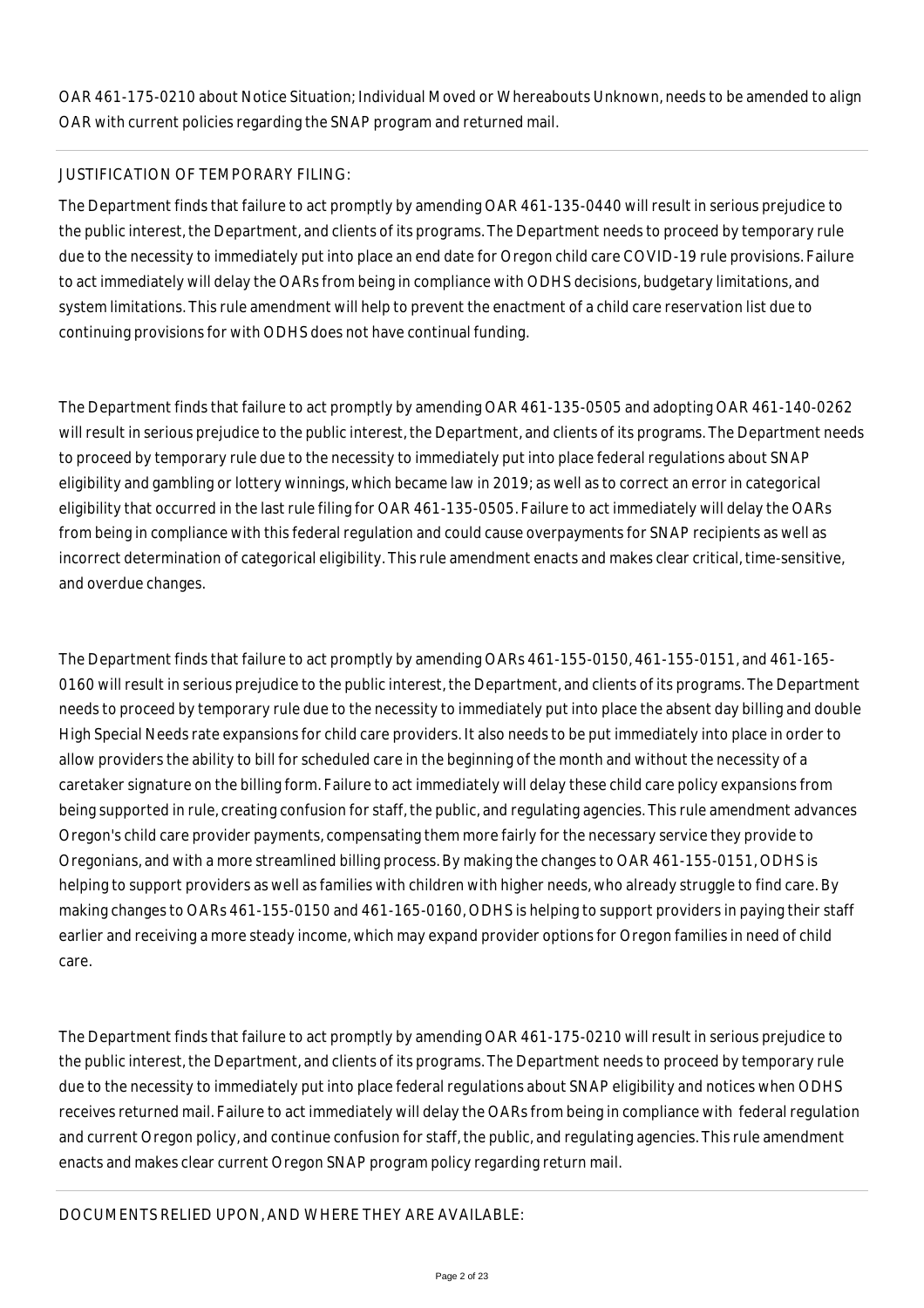Governor Brown's Executive Orders 20-03 and 21-15, available here: https://www.oregon.gov/gov/admin/pages/executive-orders.aspx

Federal waiver given to Early Learning Division, available from the Early Learning Division.

USDA Memo- Final Rule: Implementation Memo for Lottery and Gambling Winners, available here: https://www.fns.usda.gov/snap/final-rule-implementation-memo-lottery-and-gambling-winners

#### RULES:

461-135-0440, 461-135-0505, 461-140-0262, 461-155-0150, 461-155-0151, 461-165-0160, 461-175-0210

#### AMEND: 461-135-0440

RULE SUMMARY: OAR 461-135-0440 is being amended to end most of the child care rule provisions put in place through federal waiver on September 30, 2021, and end Emergency Child Care provisions under Governor Brown's executive order 21-15 on August 31, 2021 .

CHANGES TO RULE:

### 461-135-0440

Child Care Benefit Eligibility and Payment; COVID-19

The provisions in this rule apply to child care benefits and requirements for child care providers in the ERDC and TANF programs.¶

(1) The Department suspends the following rules or rule sections regarding the ERDC or TANF programs:¶

(a) OAR 461-155-0150(5), (5)(c), (5)(e) through (5)(h), (12) through (14);¶

(b) OAR 461-160-0040(4);¶

(c) OAR 461-160-0193(2);¶

(d) OAR 461-160-0300(2), (3)(b);¶

(e) OAR 461-135-0405(2); and¶

(f) OAR 461-155-0150(3), (3)(g).¶

(2) The Department amends the following rule sections regarding the ERDC or TANF programs as provided in this rule:¶

(a) OAR 461-165-0160(2)(f),¶

(b) OAR 461-165-0180(13)(a)(A), and¶

(c) OAR 461-170-0160(1), (2), (3).¶

(3) The ERDC monthly countable income (see OAR 461-001-0000) standard is the 250 percent FPL or 85 percent state median income (SMI), whichever is higher, described under OAR 461-155-0180. To be eligible, the countable income of the need group (see OAR 461-110-0630) must be less than:¶

(a) The standard listed for the number of individuals in the need group for groups of eight or fewer.¶

(b) The standard listed for eight individuals in the need group for groups of more than eight individuals.¶

(4) Beginning the month of March 2020, the monthly copay is \$0 for the entirety of the certification period (see OAR 461-001-0000). ¶

(5) The Department shall pay for:¶

(a) Absent days each month the child is absent. For the purposes of this rule, absent days will be paid for up to 31 days each month if:¶

(A) The child was scheduled to be in care,¶

(B) The provider bills for the time the child was scheduled to be in care, and¶

(C) It is the provider's policy to bill all families for absent days.¶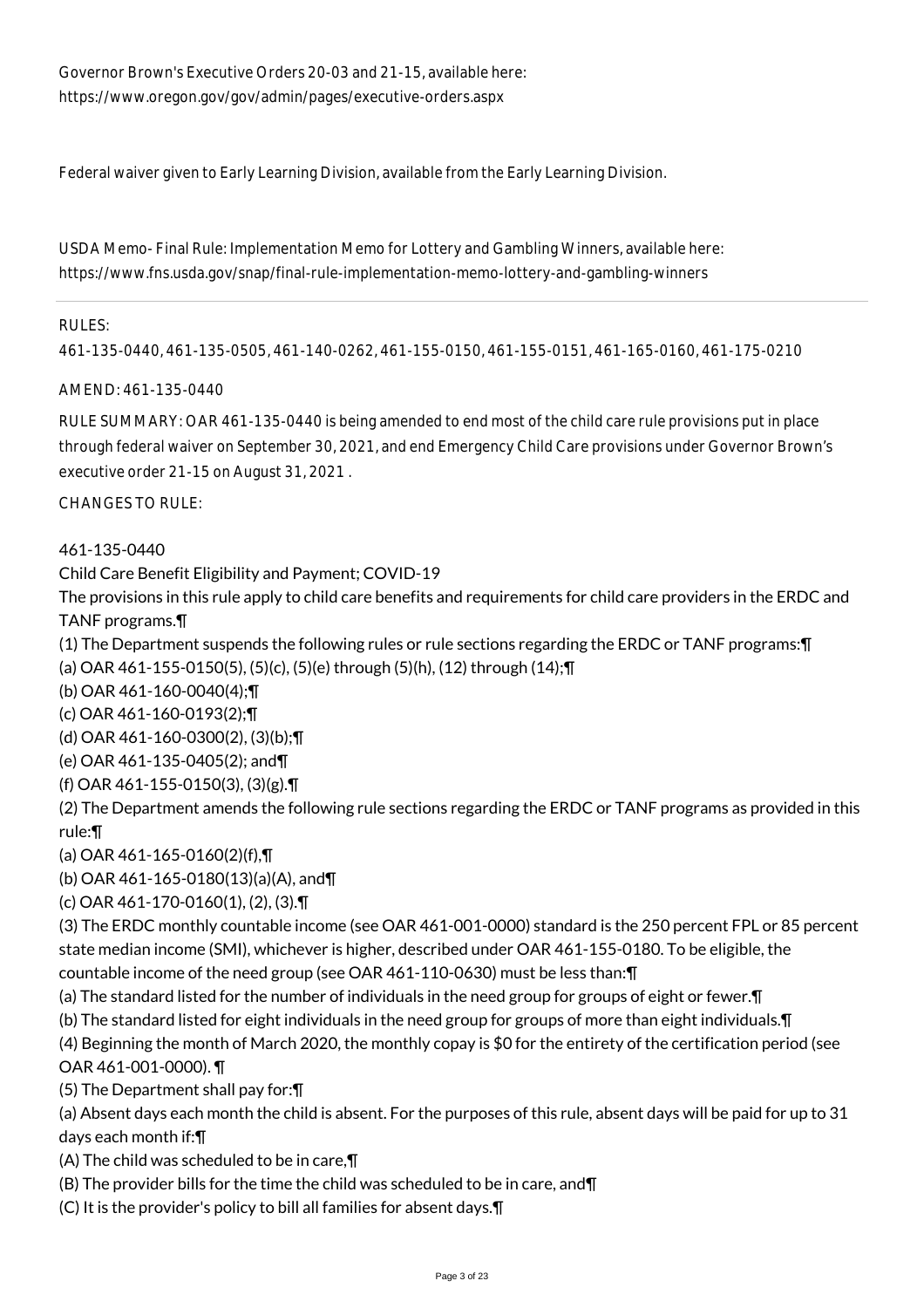(b) Days a child is unable to attend care due to a temporary shutdown related to COVID-19 during the COVID-19 state of emergency period initiated by Executive Order 20-03 of the Governor of Oregon.¶

(c) Days a school-age child is attending child care and participating in distance learning due to concerns, school closures, or medical reasons related to COVID-19.¶

(d) For the months of September, October, and November of 2020; days a child is unable to attend care due to a temporary shutdown related to Oregon wildfires during the COVID-19 state of emergency period initiated by Executive Order 20-03 of the Governor of Oregon; if the location at which care is provided was in an:¶

(A) Evacuation Level 1, 2, or 3 area; or¶

(B) Area with an Air Quality Index of 101 or higher.¶

(e) A one-time supplemental payment of one of the following:¶

(A) In the amount of \$2,312.00 to child care providers who, at the time the Department completed the data pull on November 13, 2020, met the following criteria:¶

(i) Eligible for payment under OAR 461-165-0180,¶

(ii) Designation of a license-exempt standard family or enhanced family provider as identified by a Standard Family Rate provider type (see OAR 461-155-0150) or an Enhanced Family Rate provider type (see OAR 461-155-0150), and¶

(iii) Received a payment from the Department for child care provided during April, May, June, July, August, September, October, or November 2020.¶

(B) In the amount of \$2,842.00 to child care providers who, at the time the Department completed the data pull on November 13, 2020, met the following criteria:¶

(i) Met all criteria in subparagraph (5)(e)(A)(i) through (iii) of this rule, and¶

(ii) Have not received an Emergency Child Care grant from the Oregon Department of Education, Early Learning Division for either phase one or phase two.¶

(6) In addition to provisions in OAR 461-170-0160, an individual may apply for ERDC benefits using the Department approved "telephonic application" (see section (7) of this rule) and "narrated telephonic signature" (see section (8) of this rule) processes. An individual submitting a telephonic application must submit the application with a narrated telephonic signature.¶

(7) A telephonic application is accepted when the following requirements are met: ¶

(a) All ERDC program related questions on the application are answered.¶

(b) All information necessary to determine eligibility (see OAR 461-001-0000) and benefit amount is provided for each individual in the filing group (see OAR 461-110-0310). ¶

(c) The applicant or their authorized representative (see OAR 461-115-0090) provides a narrated telephonic signature as defined in this rule. ¶

(8) A narrated telephonic signature is accepted for an application for ERDC benefits when the Department makes record that the following requirements are met:¶

(a) The "Your Rights and Responsibilities" form is reviewed and sent to the mailing address of the applicant.¶

(b) The following sections at the end of the application form are reviewed and sent to the mailing address of the applicant:¶

- (A) "Information about all programs," and¶
- (B) "Information about your rights and responsibilities." ¶

(c) The applicant or their authorized representative affirms that they:¶

(A) Have heard and understand their rights and responsibilities; ¶

(B) Agree to their rights and responsibilities;¶

(C) Have given true, correct, and complete information to the Department; and¶

(D) State their full name as their signature.¶

(d) The Department makes record of the narrated telephonic signature.¶

(9) Notwithstanding OAR 461-165-0180(13)(a)(A), legally exempt (see OAR 461-165-0180) providers that are not a legally exempt relative (see OAR 461-165-0180) to all children in care must have an up-to-date infant and child CPR and first aid certification, within 90 days of approval by the Department. Online infant and child CPR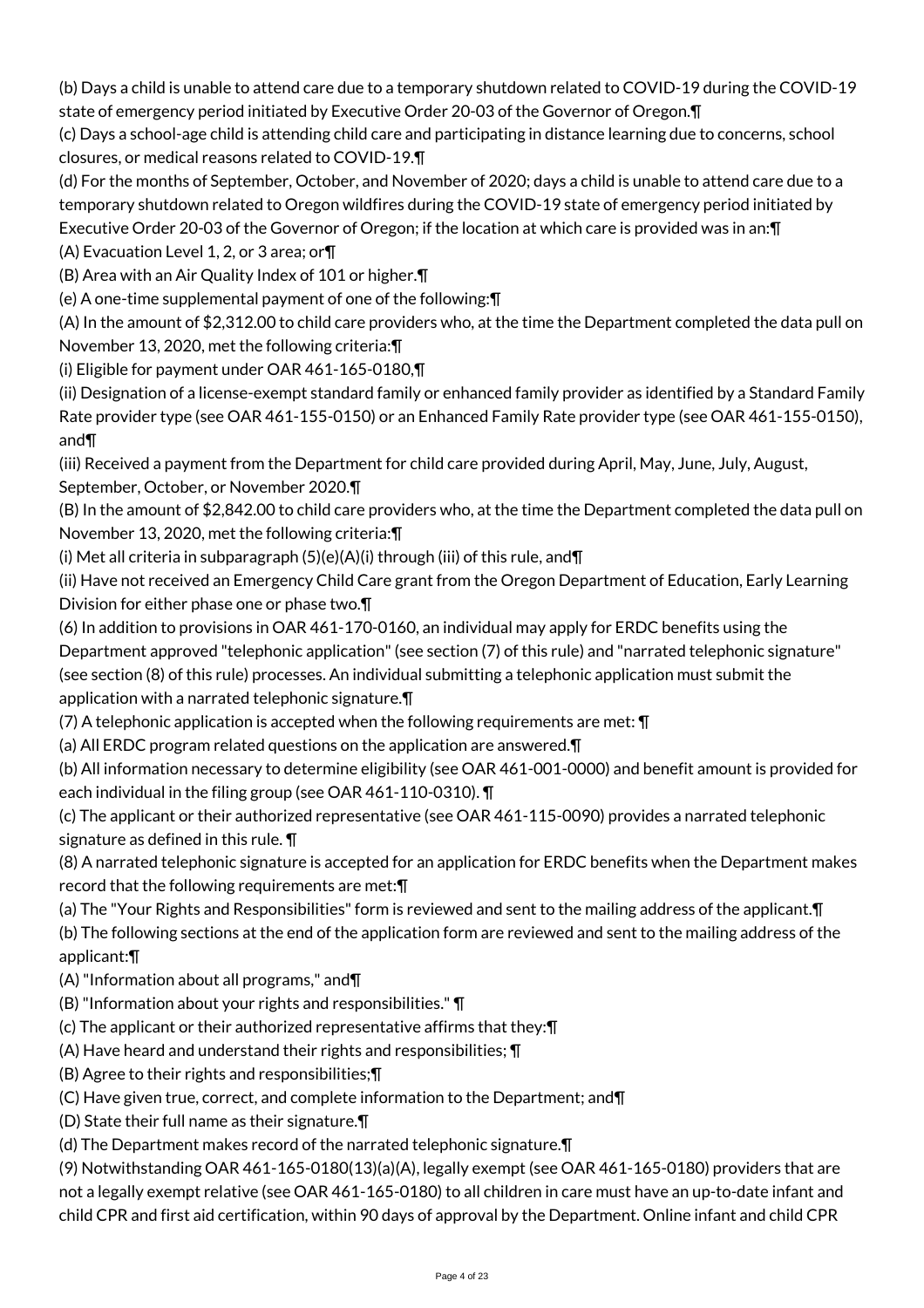trainings approved through the Oregon Registry will be accepted by the Department until July 31, 2021.¶ (a) Providers and their staff are not subject to the infant and child CPR and first aid certification renewal provisions if the training is not available in their preferred language.¶

(b) Individuals to whom subsection (9)(a) applies must complete the infant and child CPR and first aid certification within 60 days of the day the Governor of Oregon ends the COVID-19 state of emergency period initiated by Executive Order 20-03.¶

(10) Providers who are approved by the Department on or before August 31, 2021, may receive retroactive payment prior to the Department approval date and beginning the date the following were met:¶

(a) The provider was approved through the Office of Child Care (OCC) as an Emergency Child Care provider due to the COVID-19 state of emergency, and¶

(b) The provider met all other Department provider requirements.¶

(11) Providers who are not legally exempt are not eligible to receive payment from the Department if:¶

(a) Their application or approval to operate Emergency Child Care was denied, suspended, or revoked by OCC; or¶

(b) They voluntarily surrendered their Emergency Child Care approval while under investigation by the OCC or at any time after OCC gave them notice of any administrative proceeding.¶

(12) Unless indicated otherwise in this rule, the provisions in this rule end on the last day of the month in which the Governor of Oregon ends the COVID-19 state of emergency period initiated by Executive Order 20-03 September 30, 2021.

Statutory/Other Authority: ORS 131.715, 329a.500, ORS 84.001, ORS 411.060, 411.070, 412.006, 412.049, 409.050, 84.061, 84.004, 84.007, 84.010, 84.013, 84.014, 84.016, 84.019, 84.022, 84.025, 84.028, 84.031, 84.034, 84.037, 84.040, 84.043, 84.046, 84.049, 84.052, 84.055, 84.058

Statutes/Other Implemented: ORS 411.122, 411.141, 418.485, ORS 131.715, 329a.500, ORS 84.001, ORS 411.060, 411.070, 412.006, 412.049, 409.610, 84.061, 84.004, 84.007, 84.010, 84.013, 84.014, 84.016, 84.019, 84.022, 84.025, 84.028, 84.031, 84.034, 84.037, 84.040, 84.043, 84.046, 84.049, 84.052, 84.055, 84.058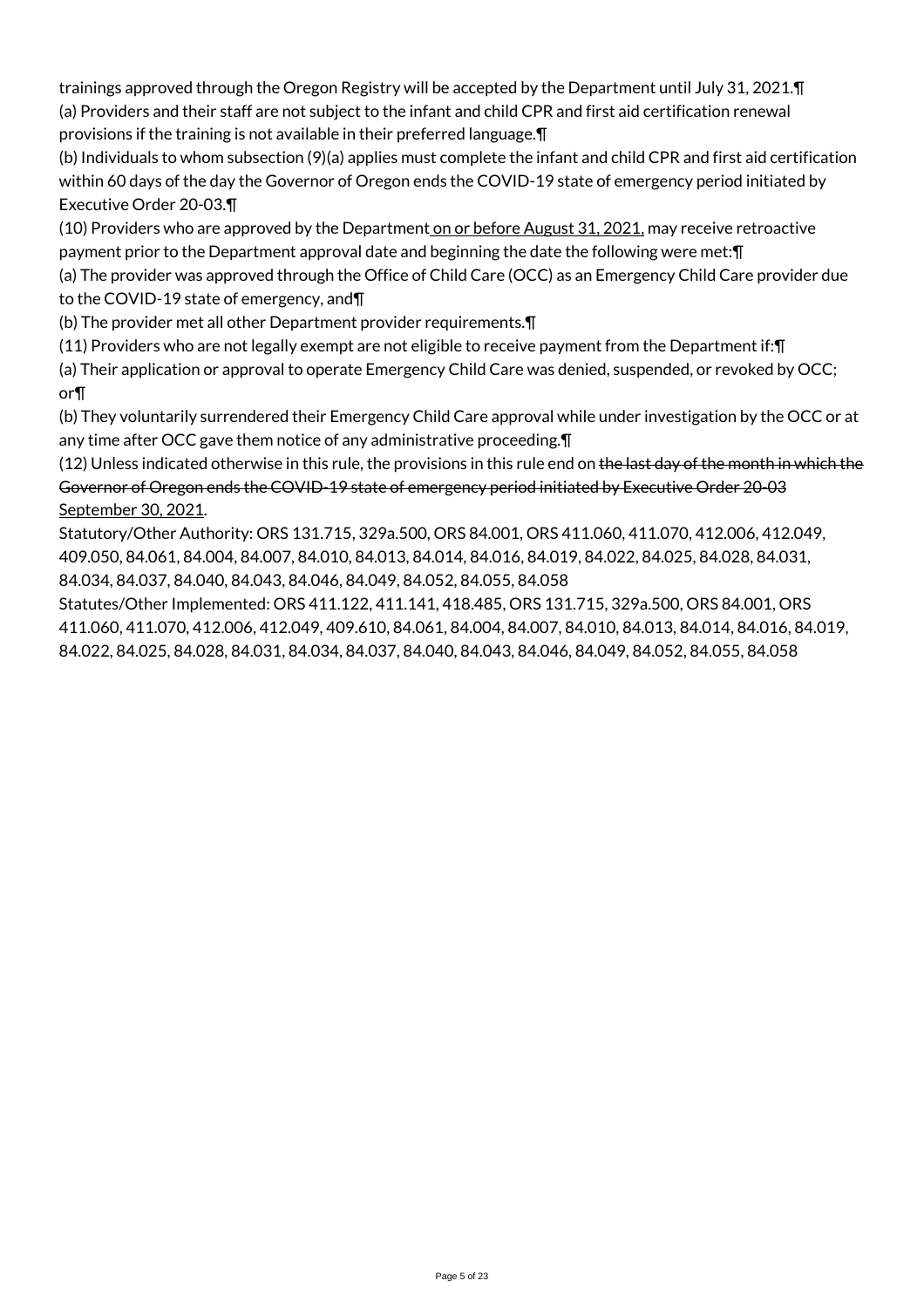### AMEND: 461-135-0505

RULE SUMMARY: OAR 461-135-0505 about Categorical Eligibility for SNAP, is being amended to make categorical eligibility more clear by grouping provisions into the groups of individuals, filing groups, and presumed eligibility. It is also being amended to update and make accurate the provisions regarding different types of categorical eligibility, as well as how categorical eligibility, and SNAP eligibility in general, is impacted when an individual has lottery or gambling winnings that exceed the Federally allowed amount for SNAP eligibility.

CHANGES TO RULE:

# 461-135-0505 Categorical Eligibility for SNAP ¶

(1) Individuals and categorical eligibility.¶

(a) Except as provided under sections  $(2)$  and  $(3c)$  of this rulesection, an individual is categorically eligible for SNAP benefits if the individual has countable income (see OAR 461-140-0010) less than 185 percent of the federal poverty level (see OAR 461-155-0180) and:¶

 $(a) R:\mathbb{I}$ 

(A) When they receives or isare authorized to receive GA or SSI benefits;¶

(bB) IsWhen deemed to be receiving SSI under Section 1619(a) or 1619(b) of the Social Security Act (42 U.S.C. 1382h(a) or (b)); or¶

(cC) RWhen they receives or isare authorized to receive cash, in-kind benefits, or services funded either under Title IV-A of the Social Security Act or by the state as part of the TANF maintenance of effort<del>, which includes: T</del>

### (A) A pamphlet about Information and Referral Services;¶

 $\bigoplus$ :

(i) Employment Related Day Care (ERDC);¶

(Cii) Temporary Assistance to Needy Families (TANF) cash assistance; and¶

(Diii) TANF-related programs:¶

(iI) Pre-TANF,¶

 $(iii)$  TA-DVS, $\P$ 

### $\overline{H}$

(III) TANF-JOBS Plus,¶

 $(i\overline{v}$  Housing Stabilization Program through Housing and Community Services; and  $\P$ 

 $(\forall \vee)$  Employment Payments. $\P$ 

(2b) An individual may not be categorically eligible for SNAP benefits in either of the following circumstances: For

the purposes of categorical eligibility, every individual filing group (see OAR 461-110-0370) member:¶

(A) Of ERDC and TA-DVS programs are considered receiving the benefits of the program.¶

(B) Eligible for transition services or the TA-DVS program is considered receiving benefits for the entire period of eligibility even if benefits are not received during each month of that period. [I]

(ac) The individual isfollowing individuals shall not be categorically eligible for SNAP benefits:¶

(A) Those disqualified from receiving SNAP benefits because of an established intentional program violation under OAR 461-195-0611.¶

(bB) The individual is a primary person (see OAR 461-001-0015) disqualified from receiving SNAP benefits for failure to comply with a SNAP employment and training requirement under OAR 461-130-0315.¶

(32) A fFiling group (see OAR 461-110-0530) may not beand categorical eligibility.¶

(a) Except as provided under subsections (b) and (c) of this section, a filing group is categorically eligible for SNAP benefits in either of the following circumstances:¶

(awhen:¶

(A) All members of the filing group are categorically eligible under section (1) of this rule; or¶

(B) The filing group meets all of the following:¶

(i) Has received, or will receive upon approval, the pamphlet about Information and Referral Services. The receipt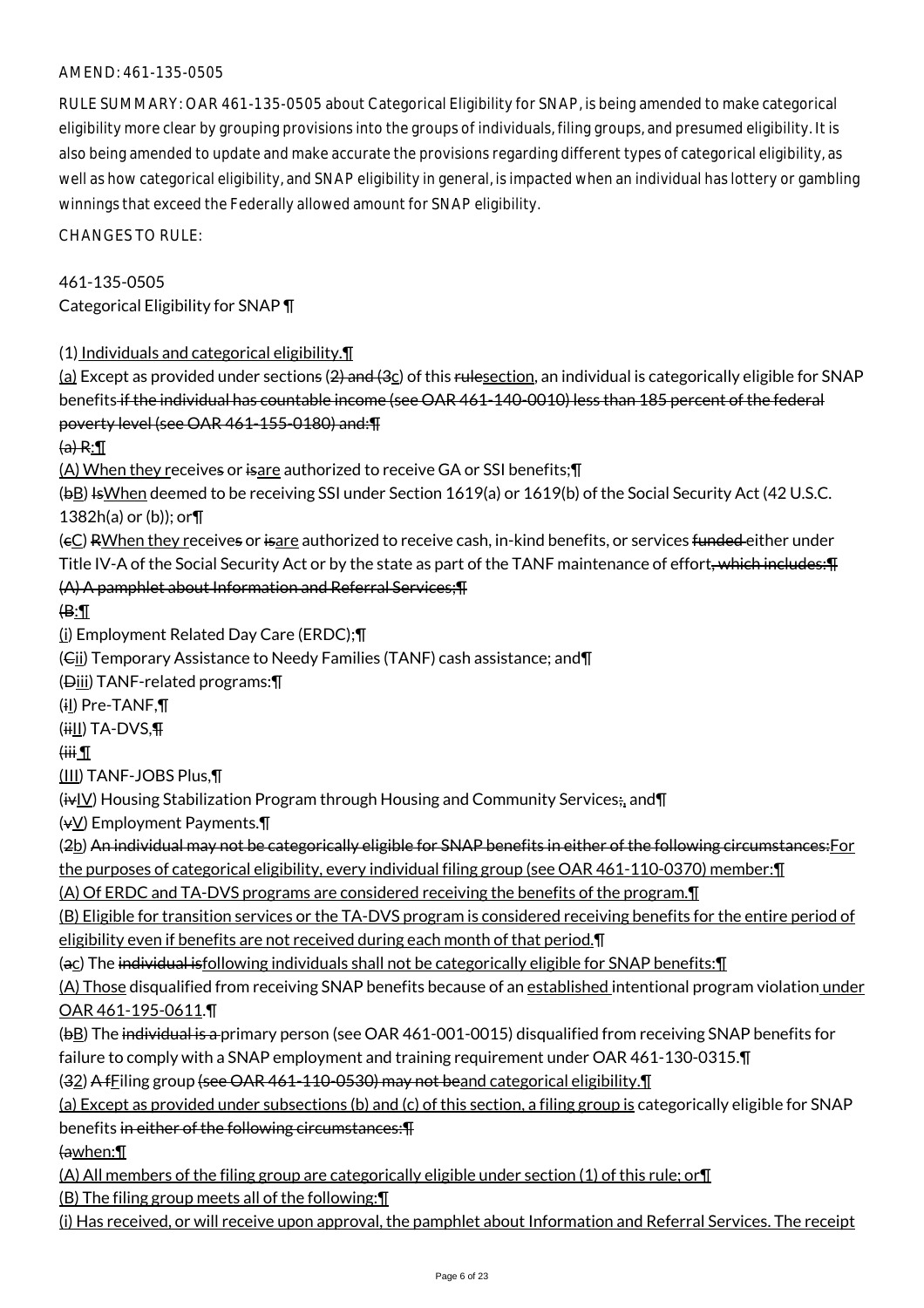of the Information and Referral services pamphlet by one member of the filing group is considered received by the entire group.¶

(ii) The countable income (see OAR 461-140-0010) is less than 185 percent of the federal poverty level (see OAR 461-155-0180).¶

(iii) The filing group has liquid assets from lottery or gambling winnings equal to or in excess ofless than the resource limit listed in OAR 461-160-0015(7)(a). For the purposes of this rule, liquid assets are assets that are easily accessible and do not need to be sold to access their value.¶

(b) An applicant filing group tshat lost SNAP eligibility due to receipt of lottery or gambling winnings as described under (3)(a) of this rule.¶

(4) For an entirll not be categorically eligible for SNAP benefits when a member of the filing group to beis not categorically eligible for.<sup>11</sup>

(c) A filing group that loses SNAP benefits, it must contain only clients who are categorically eligible. For the purpose of determining who is eligibility (see OAR 461-001-0000) due to lottery or gambling winnings (see OAR 461-140-0262) is not eligible for SNAP benefits, or to have SNAP eligibility determined using categorically eligibil e for SNAP benefitsy, in the ERDC and TA-DVS programs all members of the filing group are considered receiving the benefits of the program even if not all members receive the benefit. The receipt of the Information and Ref until they meet financial eligibility under the following SNAP financial eligibility resource and income requirements (see OAR 461-160-0400): ¶

(A) Resources must be below the resource limit set under OAR 461-160-0015,¶

(B) Countable income (see OARs 461-001-0000 and 461-140-0010) must be below the countable income limit set at 130 percent of the federral services pamphlet by an individual is considered received by the entire filing group. poverty level under OAR 461-155-0180, and¶

(5C) A filing group that is eligible for transition services or the TA-DVS program is considered receiving benefits for the entire period of eligibilidjusted income (see OAR 461-001-0000) must be below the adjusted income limit set at 100 percent of the federal poverty leven if benefits are not received during each month of that period. T (6) An individuall under OAR 461-155-0180.¶

(D) This provision applies to all types of categorically eligible for the SNAP program is presumed to meet the eligibility requirements for resources and countable and adjusted income limits. The individual is also presumed to meet the requirements for a social security number, sponsored alien information, and residency, if verified in a public assistance or medical assistance programility.¶

(E) After a filing group regains eligibility for SNAP under this subsection, future eligibility may be determined using categorical eligibility.¶

(73) When a filing group contains both members who are categorically eligible for SNAP benefits and those who are not, a resource owned in whole or in part by a categorically eligible member is excluded.¶

(84) A filing group that has lost Presumed eligibility. I

(a) If verified in a public assistance or medical assistance program, an individual found categorically eligib<del>ility due</del> to lottery or gambling winnings under section (3) of this rule may not have eligibility (see OAR 461-001-0000) determined le for the SNAP program is presumed to meet the following eligibility requirements, unless questionable:¶

(A) Social security number,¶

(B) U.S. Citizenship and Immigration Services sponsorship information, and¶

(C) Oregon residency.¶

(b) A filing group founder categorically eligibility rules until they meet the following SNAP asset limits: Fi

(a) Resource limit listed under OAR 461-160-0015(7)le for the SNAP program is presumed to meet the following financial eligibility resource and income requirements (see OAR 461-160-0400): ¶

(A) Resource limit,¶

(bB) Countable income limit listed under OAR 461-155-0190, and  $\P$ 

(cC) Adjusted income limit listed under OAR 461-155-0190.

Statutory/Other Authority: ORS 411.816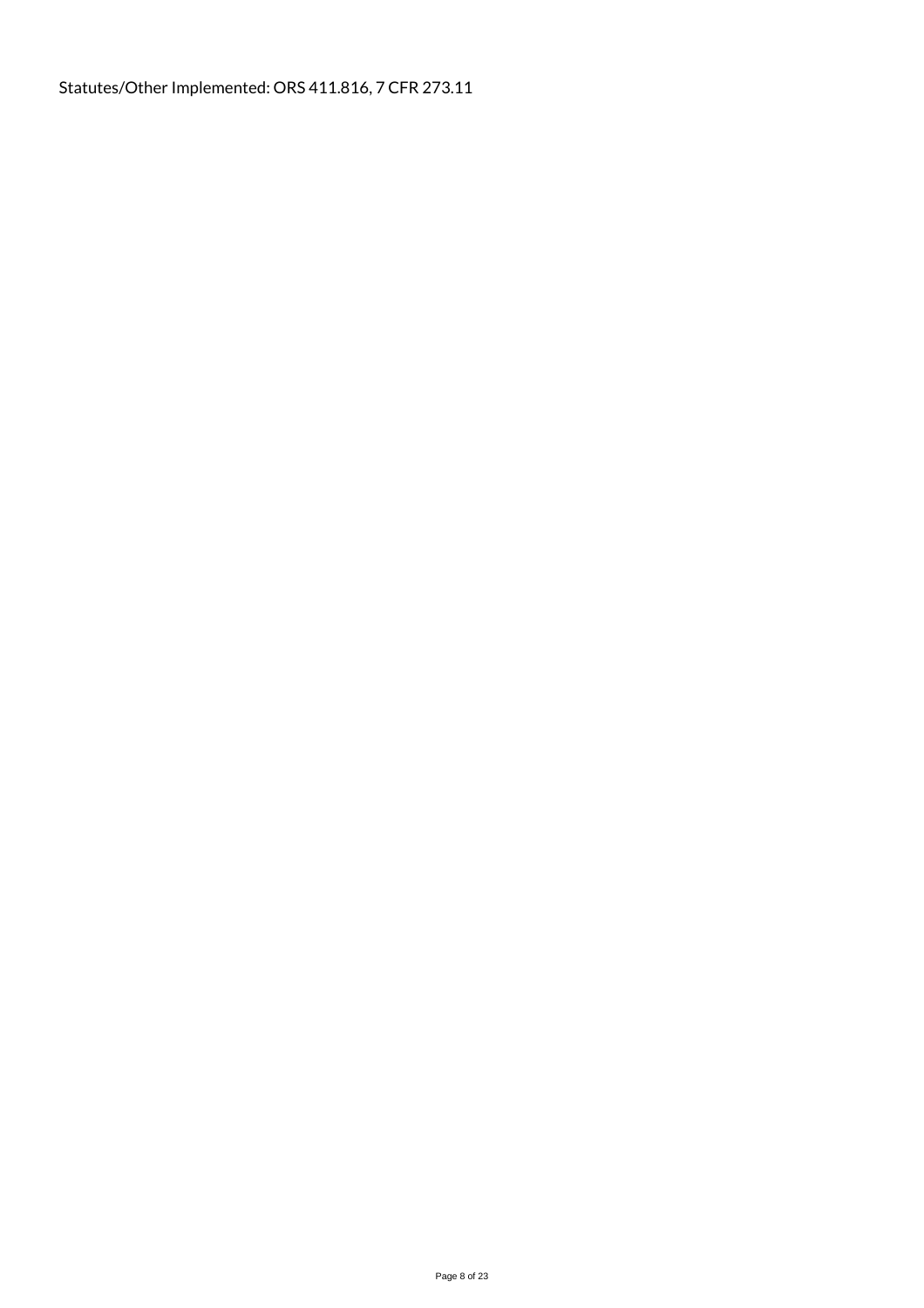#### ADOPT: 461-140-0262

RULE SUMMARY: OAR 461-140-0262 about Loss of Eligibility Due to Lottery or Gambling Winnings, SNAP, is being adopted to implement federal regulations that require SNAP benefits to end when individuals have lottery or gambling winnings over the allowed amount.

CHANGES TO RULE:

461-140-0262

Loss of Eligibility Due to Lottery or Gambling Winnings, SNAP

In the SNAP Program:¶

(1) A filing group (see OAR 461-110-0370) shall immediately lose SNAP benefit eligibility (see OAR 461-001- 0000), and be sent proper decision notice (see OAR 461-001-0000), due to lottery or gambling winnings when an individual in the filing group, through a single lottery or gambling game:¶

(a) Wins a cash prize, and¶

(b) The amount of the winnings, before taxes or other amounts are withheld, is equal to or in excess of the resource limit listed under subsection (7)(a) of OAR 461-160-0015.¶

(2) A filing group that loses SNAP benefit eligibility (see OAR 461-001-0000) under section (1) of this rule is not

eligible for SNAP benefits, or to have SNAP eligibility determined using categorical eligibility, until they meet financial eligibility under the following SNAP resource and income requirements (see OAR 461-160-0400): ¶

(a) Resources must be below the resource limit set under OAR 461-160-0015, ¶

(b) Countable income (see OARs 461-001-0000 and 461-140-0010) must be below the countable income limit set at 130 percent of the federal poverty level under OAR 461-155-0180, and ¶

(c) Adjusted income (see OAR 461-001-0000) must be below the adjusted income limit set at 100 percent of the federal poverty level under OAR 461-155-0180. ¶

(d) This provision applies to all types of categorical eligibility (see OAR 461-135-0505).

Statutory/Other Authority: ORS 411.816

Statutes/Other Implemented: ORS 411.816, 7 CFR 273.11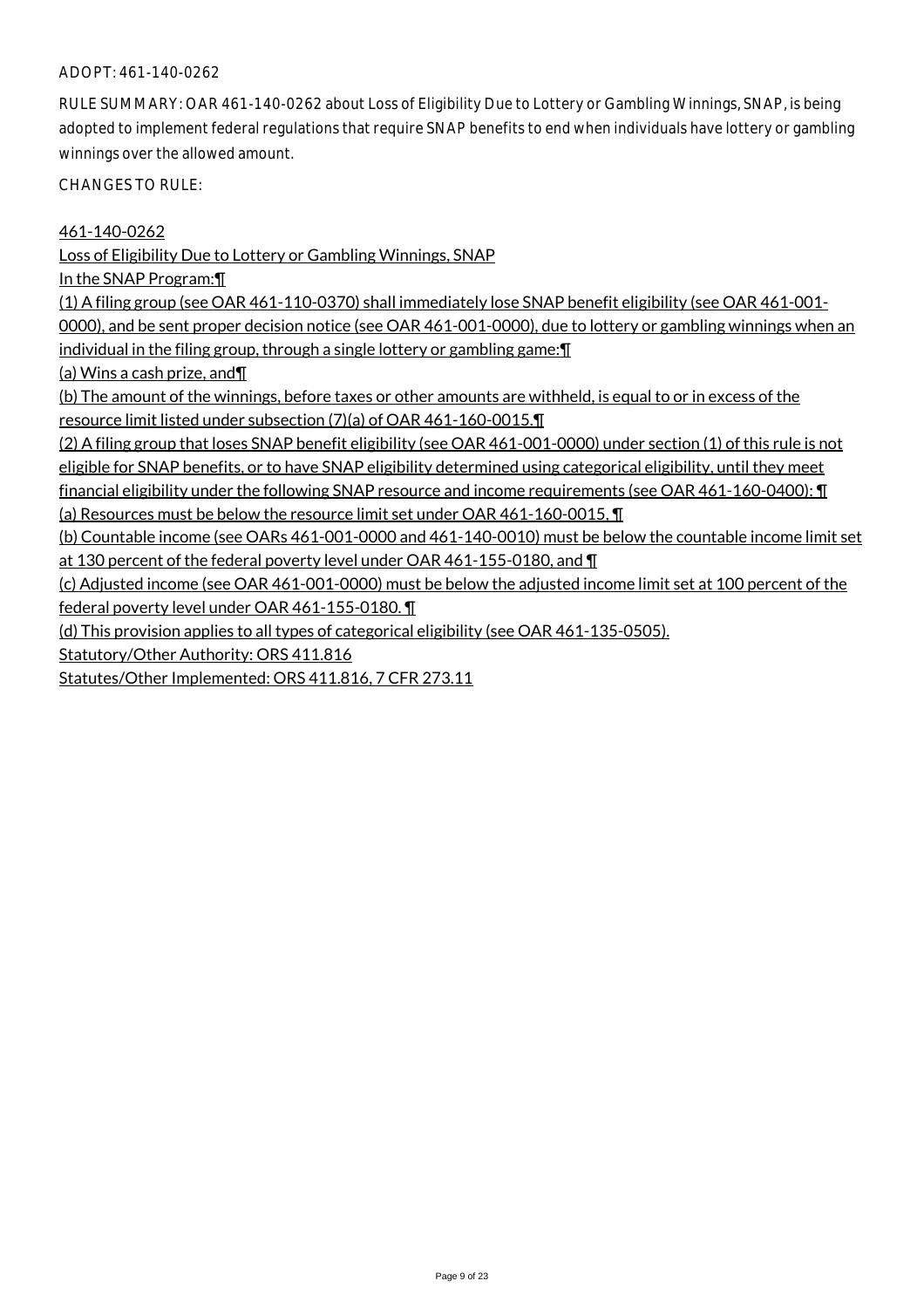### AMEND: 461-155-0150

RULE SUMMARY: OAR 461-155-0150 is being amended in order to continue a collaborative policy change with the Early Learning Division put in place during the COVID-19. The amendment continues to allow providers to bill for absent days that a child was scheduled to be in care, as long as it is the provider's policy to bill absent days to all families. By expanding the absent day policy, Oregon follows federal guidance by moving closer in alignment to how most providers bill: enrollment-based.

CHANGES TO RULE:

# 461-155-0150

Child Care Eligibility Standard, Payment Rates, and Copayments ¶

The following provisions apply to child care in the ERDC, JOBS, JOBS Plus, and TANF programs:¶

(1) The following definitions apply to the rules governing child care rates:¶

(a) Infant: For all providers other than licensed (registered or certified) care, a child aged newborn to 1 year. For licensed care, an infant is a child aged newborn to 2 years.¶

(b) Toddler: For all providers other than licensed (registered or certified) care, a child aged 1 year to 3 years. For licensed care, a toddler is a child aged 2 years to 3 years.¶

(c) Preschool: A child aged 3 years to 6 years.¶

(d) School: A child aged 6 years or older.¶

(e) Special Needs: A child who meets the age requirement of the program (ERDC or TANF) and who requires a level of care over and above the norm for his or hetheir age due to a physical, behavioral, or mental disability. The disability must be verified by one of the following:¶

(A) A physician, nurse practitioner, clinical social worker, or any additional sources in OAR 461-125-0830.¶ (B) Eligibility for Early Intervention and Early Childhood Special Education Programs, or school-age Special Education Programs.¶

(C) Eligibility for SSI.¶

(2) The following definitions apply to the types of care specified in the child care rate charts in subsections (4)(a) through (4)(c) of this rule:¶

(a) The Standard Family Rate applies to child care provided in the provider's own home or in the home of the child when the provider does not qualify for the enhanced rate allowed by subsection (b) of this section.¶

(b) The Enhanced Family Rate applies to child care provided in the provider's own home or in the home of the child when the provider meets the training requirements of the Oregon Registry, established by the Oregon Center for Career Development in Childhood Care and Education.¶

(c) The Registered Family Rate applies to child care provided in the provider's own home when the provider meets criteria established by the Office of Child Care.¶

(d) The Certified Family Rate applies to child care provided in a residential dwelling that is certified by the Office of Child Care as a Certified Family Home. To earn this designation, the facility must be inspected, and both provider and facility are required to meet certain standards not required of a registered family provider. In

(e) The Standard Center Rate applies to child care provided in a facility that is not located in a residential dwelling and is exempt from Office of Child Care Certification rules (see OAR 414-300-0000). IT

(f) The Enhanced Center Rate applies to child care provided in an exempt center whose staff meet the training requirements of the Oregon Registry established by the Oregon Center for Career Development in Childhood Care and Education. Eligibility to receive the enhanced center rate for care provided in an exempt center is subject to the following requirements:¶

(A) A minimum of one staff member for every 20 children in care must meet the Oregon Registry training requirements noted in subsection (b) of this section.¶

(B) New staff must meet the Oregon Registry training requirements within 90 days of hire, if necessary to maintain the trained staff-to-children ratio described in paragraph (A) of this subsection.¶

(C) There must be at least one person present where care is provided who has a current certificate in infant and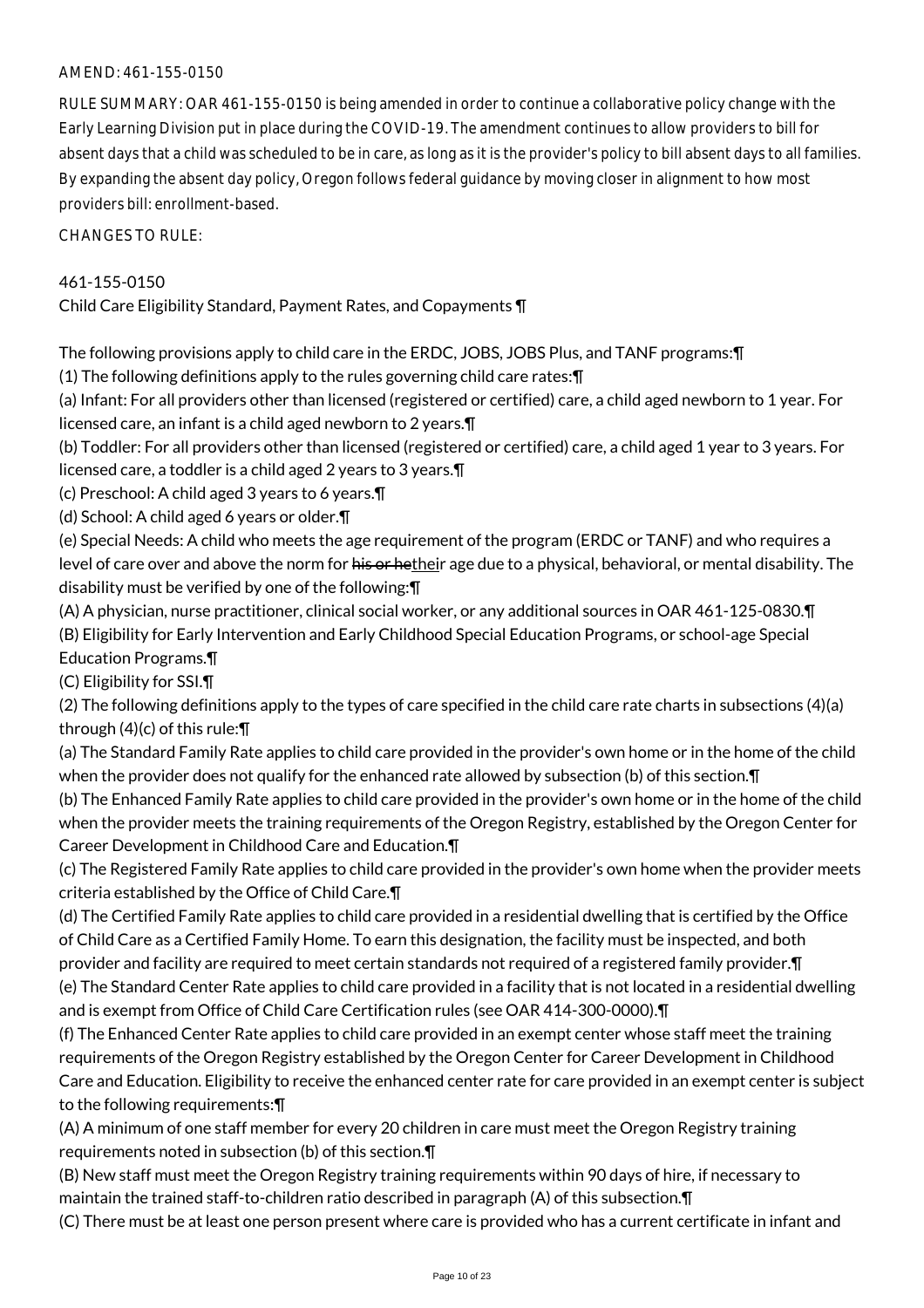child CPR and a current American Red Cross First Aid card or an equivalent.¶

(g) An enhanced rate will become effective not later than the second month following the month in which the Department receives verification that the provider has met the requirements of subsection (b) or (f) of this section.¶

(h) The Certified Center Rate applies to child care provided in a center that is certified by the Office of Child Care or participating in the Alternative Pathway program through the Office of Child Care.¶

(3) The following provisions apply to child care payments:¶

(a) Providers not eligible for the enhanced or licensed rate will be paid at an hourly rate for children in care less than 158 hours per month subject to the maximum full-time monthly rate.¶

(b) Providers eligible for the enhanced or licensed rate will be paid at an hourly rate for children in care less than 136 hours a month, unless the provider customarily bills all families at a part-time monthly rate subject to the maximum full-time monthly rate and is designated as the primary provider for the case.¶

(c) At their request, providers eligible for the enhanced or licensed rate may be paid at the part-time monthly rate if they provide 63 or more hours of care in the month, customarily bill all families at a part-time monthly rate, and are designated as the primary provider for the case.¶

(d) Unless required by the circumstances of the client or child, the Department will not pay for care at a part-time monthly or a monthly rate to more than one provider for the same child for the same month.¶

(e) The Department will pay at the hourly rate for less than 63 hours of care in the month subject to the maximum full-time monthly rate.¶

(f) The Department will pay for absent days each month the child is absent. For all providers receiving payment under the TANF program, absent days are limited to up to five days each month. For all providers receiving payment under the ERDC program except Certified Centers certified by the Office of Child Care, absent days are limited to up to five days each month. For Certified Centers receiving payment under the ERDC program, absent days are limited to up to 30 days each month if the child has attended one day of care in the facility for that month. Absent days can be billed if:¶

(A) The child was scheduled to be in care and the provider bills for the amount of time the child was scheduled to be in care; and¶

(B) It is the provider's policy to bill all families for absent days.¶

(g) For all providers receiving payment under the TANF program and for all providers except Certified Centers receiving payment under the ERDC program, the Department will not pay for more than five consecutive days of scheduled care for which the child is absent.¶

(hAbsent days can be billed if:¶

(A) The child was scheduled to be in care and the provider bills for the amount of time the child was scheduled to be in care; and¶

(B) It is the provider's policy to bill all families for absent days.¶

(g) Child care providers are eligible to receive an incentive payment upon achieving and maintaining a three star or higher rating with the Quality Rating Improvement System (QRIS) subject to all of the following provisions.¶

(A) The incentive payment is in addition to the Department maximum rate.¶

(B) A provider may receive an incentive payment for any ERDC child that the Department paid the provider for full-time care (136 hours or more).¶

(C) Providers who are contracted for child care services through the ERDC program are not eligible to receive incentive payments, with the exception of Early Head Start providers.¶

(D) Eligibility for the incentive payment is effective the month after the QRIS rating has been achieved.¶

(E) The incentive payment amount is based on the provider's star QRIS rating as follows: <del>[see attached table]</del> Star Rating&&&&&&.Amount¶

3&&&&&&&&&&&&&\$54¶

4&&&&&&&&&&&&&\$72¶

5&&&&&&&&&&&&&\$90¶

 $(i<sub>h</sub>)$  In the ERDC program, child care providers eligible for the licensed rate may receive payment from the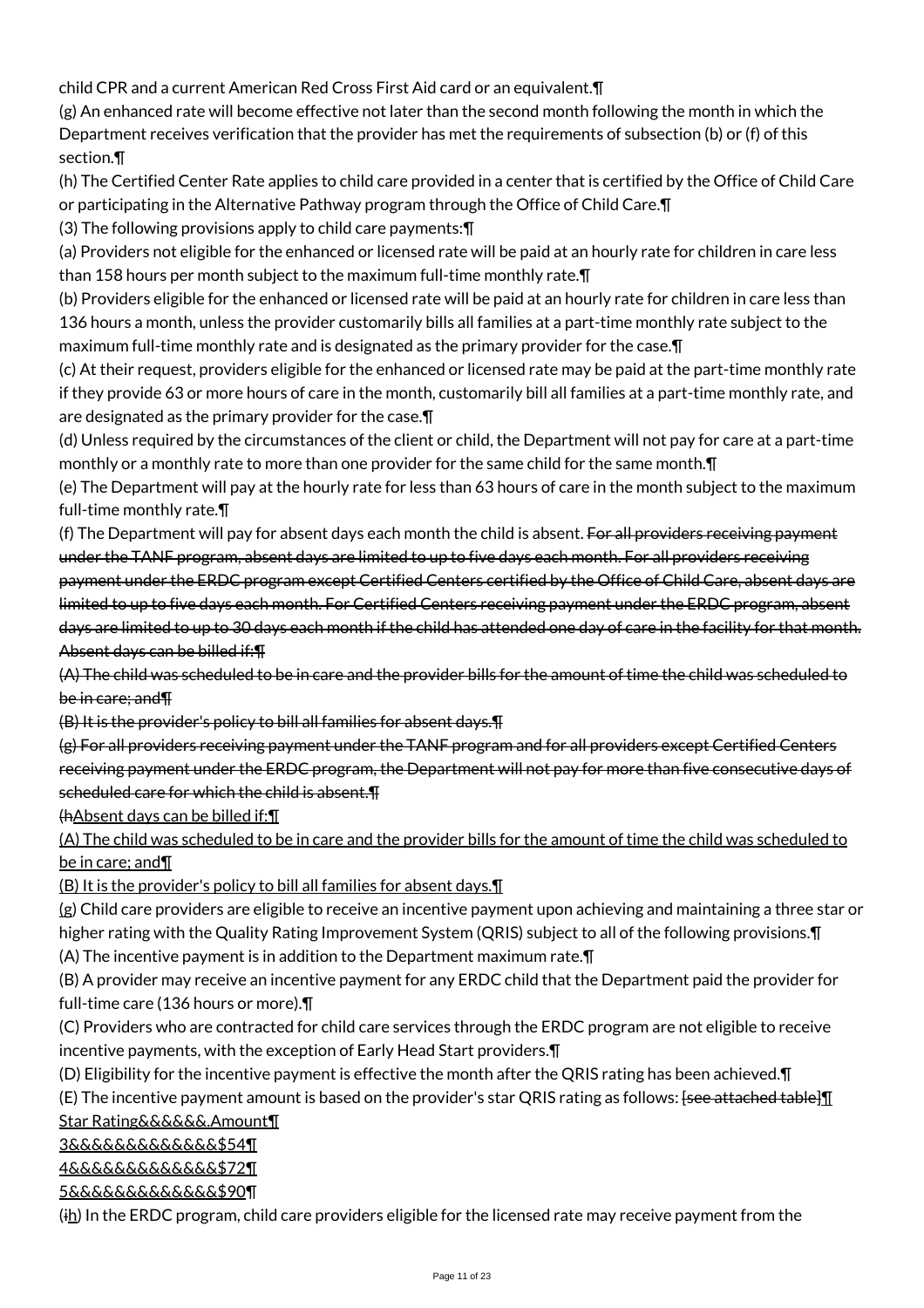Department for registration and other fees if they are required by the facility for a child to begin or continue care and the fees are also required of the general public. Fees related to penalties, fines, charges exceeding approved ERDC hours or rates (see section (4) of this rule), or advance payment for cost of care are not eligible for payment.¶

 $(i)$ i) In the ERDC program, child care providers are eligible to receive an incentive payment for alternative hour care (see subparagraph (B)(i) of this subsection) subject to all of the following provisions:¶

(A) Alternative hour care incentives are limited to care provided between January 1, 2019 and September 30, 2019. ¶

(B) For the purposes of this rule: ¶

(i) "Alternative hour care" means child care conducted between the hours of 7:00 P.M. and 6:00 A.M. Monday through Friday or any hours conducted Saturday or Sunday. ¶

(ii) A "qualifying child" is a child in alternative hour care for at least 20 hours per calendar month. ¶

(C) Providers must submit the appropriate request form to the Direct Pay Unit no later than October 15, 2019.¶

(D) Incentive payments are \$250 for each qualifying child (see subparagraph (B)(ii) of this subsection) in alternative hour care at least 20 hours per calendar month or \$500 for each qualifying child in alternative hour care at least 40 hours per calendar month. ¶

(E) Incentive payments are subject to limitations of state funding. ¶

(4) The following are the child care rates based on the type of provider, the location of the provider (shown by zip code), the age of the child, and the type of billing used (hourly or monthly):¶

(a) [see attached table]¶

(b) [see attached table]¶

(c) [see attached table]¶

(5) Except to the extent provided otherwise in section (12), (13), or (14) of this rule or for children in contracted child care (see OAR 461-135-0405 and 461-135-0407), this section establishes the ERDC eligibility standard and the client's copayment (copay).¶

(a) At initial certification, the ERDC eligibility standard is met for a need group (see OAR 461-110-0630) of eight or less if monthly countable income (see OAR 461-001-0000) for the need group is less than 185 percent of the federal poverty level (FPL), as described in OAR 461-155-0180. The eligibility standard for a need group of eight applies to any need group larger than eight.¶

(b) During the certification period (see OAR 461-001-0000) and at recertification the ERDC eligibility standard is met for a need group of eight or less if monthly countable income for the need group during the 12 month period is less than 250 percent FPL or 85 percent state median income (SMI), whichever is higher, as described in OAR 461- 155-0180. The eligibility standard for a need group of eight applies to any need group larger than eight. In

(c) The minimum monthly ERDC copay is \$25.¶

(d) The filing group may not exceed the resource limit in OAR 461-160-0015.¶

(e) For a filing group (see OAR 461-110-0310) whose countable income is at or below 50 percent of the 2007 FPL, the copay is \$25 or 1.5 percent of the filing group's monthly countable income, whichever is greater.¶

(f) For a filing group whose countable income is over 50 percent of the 2007 FPL, the copay amount is determined with the following percentage of monthly income:¶

(A) Divide the filing group's countable income by the 2007 FPL, drop all digits beyond two decimal points, subtract 0.5, and multiply this difference by 0.12.¶

(B) Add .015 to the amount in paragraph (A) of this subsection. This sum is the percentage of monthly income used to determine the copay amount. Multiply this sum by the filing group's countable income and round to the nearest whole dollar.¶

(g) For individuals participating in the Occupational Training and Child Care program and the Launch housing stabilization project, the copay is \$27.00.¶

(h) The 2007 federal poverty level used to determine copay amounts under subsections (e) and (f) of this section is set at the following amounts:  $[see$  attached table  $\mathbf{I}$ 

Number in Family............Gross Monthly Income............Gross Yearly Income¶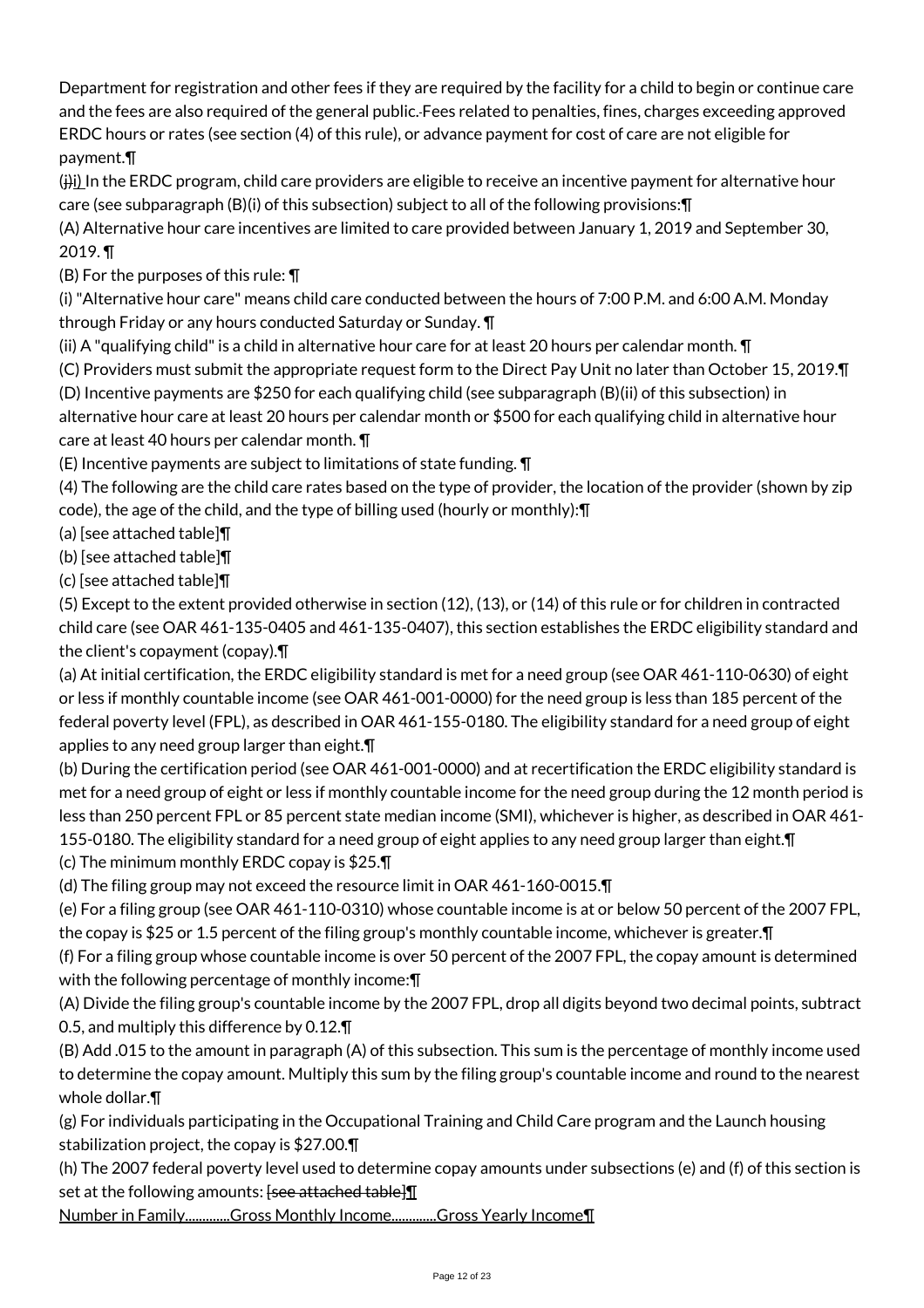(6) Subject to the provisions in section (9) of this rule, the monthly limit for each child's child care payments is the lesser of the amount charged by the provider or providers and the following amounts:¶

(a) The monthly rate provided in section (4) of this rule.¶

(b) The product of the hours of care, limited by section (8) of this rule, multiplied by the hourly rate provided in section (4) of this rule.¶

(7) The limit in any month for child care payments on behalf of a child whose caretaker is away from the child's home for more than 30 days because the caretaker is a member of a reserve or National Guard unit that is called up for active duty is the lesser of the following:¶

(a) The amount billed by the provider or providers.¶

(b) The monthly rate established in this rule for 215 hours of care.¶

(8) The number of payable billed hours of care for a child is limited as follows:¶

(a) In the ERDC and TANF programs, the total payable hours of care in a month may not exceed the amounts in paragraphs (A) or (B) of this subsection:¶

(A) 125 percent of the number of child care hours authorized:¶

(i) Under OAR 461-160-0040( $2\underline{3}$ ) and ( $5\underline{6}$ ); or  $\P$ 

(ii) To participate in activities included in a case plan (see OAR 461-001-0025) including, for clients in the JOBS Plus program, the time the client searches for unsubsidized employment and for which the employer pays the client.¶

(B) The monthly rate established in section (4) of this rule multiplied by a factor of not more than 1.5, determined by dividing the number of hours billed by 215, when the client meets the criteria for extra hours under section (10) of this rule.¶

(b) In the ERDC program, for a client who earns less than the Oregon minimum wage, the total may not exceed 125 percent of the anticipated earnings divided by the state minimum wage not to exceed 172 hours (which is full time).¶

(c) In the TANF program, for a client who earns less than the Oregon minimum wage or is self-employed, the total may not exceed 125 percent of the anticipated earnings divided by the state minimum wage not to exceed 172 hours (which is full time). The limitation of this subsection is waived for the first three months of the client's employment.¶

(d) In the ERDC program, employed caretakers eligible under OAR 461-135-0400 may have education hours added to the authorized work hours. Education hours may not exceed authorized work hours and combined hours may not exceed 215 hours per month. Education hours are hours required to participate in coursework that leads to a certificate, degree, or job-related knowledge or skills attainment at an institution of higher education approved to receive federal financial aid.¶

(9) The limit in any month for child care payments on behalf of a child whose caretaker has special circumstances, defined in section (10) of this rule, is the lesser of one of the following:¶

(a) The amount billed by the provider or providers; or¶

(b) The monthly rate established in section (4) of this rule multiplied by a factor, of not more than 1.5, determined by dividing the number of hours billed by 215.¶

(10) The limit allowed by section (9) of this rule is authorized once the Department has determined the client has special circumstances. For the purposes of this section, a client has special circumstances when it is necessary for the client to obtain child care in excess of 215 hours in a month to perform the requirements of his or their employment or training required to keep current employment, not including self-employment. This is limited to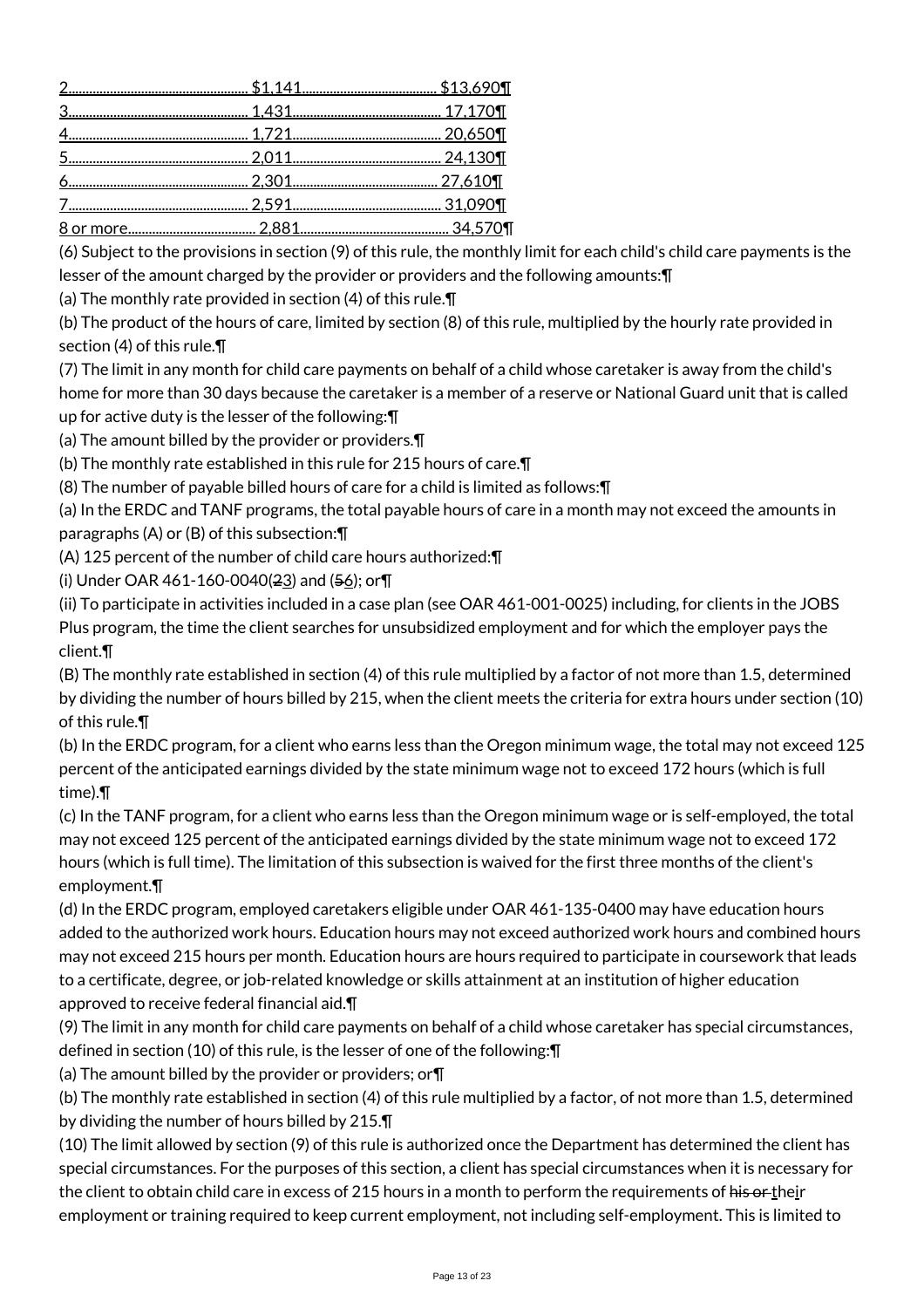the following situations:¶

(a) The commute time to and from work exceeds two hours per day.¶

(b) The caretaker works an overnight shift and care is necessary for both work hours and sleep hours.¶

(c) The caretaker works a split shift and it is not feasible to care for the child between shifts.¶

(d) The caretaker consistently works more than 40 hours per week.¶

(11) The payment available for care of a child who meets the special needs criteria described in subsection (e) of section (1) of this rule is increased in accordance with OAR 461-155-0151 if the requirements of both of the following subsections are met:¶

(a) The child requires significantly more direct supervision by the child care provider than normal for a child of the same age.¶

(b) The child is enrolled in a local school district Early Intervention or Early Childhood Special Education program or school-age Special Education Program. The enrollment required by this subsection is waived if determined inappropriate by a physician, nurse practitioner, licensed or certified psychologist, clinical social worker, or school district official.¶

(12) Effective May 1, 2012:¶

(a) The minimum monthly ERDC copay is \$27.¶

(b) Except as stated in subsection (a) of this section, the Department adds 10 percent to the monthly client copay amount set under section (5) of this rule by multiplying the copay amount by 1.1 and rounding down to the nearest whole dollar.¶

(13) Effective April 1, 2016, the ERDC copay is \$27 for no more than three months after closure of Pre-TANF, SFPSS, or TANF benefits when:¶

(a) The closure is because an individual in the need group had earned income that led to the TANF closure;¶ (b) An ERDC date of request (see OAR 461-115-0030) is established within 90 days of closure; and¶

(c) The individual is eligible for ERDC at initial certification.¶

(14) The ERDC copay will be reduced starting the month after the ERDC case has been electronically connected to a Department approved child care provider with a Quality Rating and Improvement System (QRIS) star rating of 3,

4, or 5. The copay will be reduced by the following amounts:¶

(a) A copay set at \$27 is waived, unless the copay is \$27 under section (13) of this rule in which case the copay is not waived under this section.¶

(b) Copay amounts of \$28 to \$200 are reduced by \$20.¶

(c) Copay amounts of \$201 or more are reduced by 10 percent rounding to the nearest dollar.¶

[see attached table]

Statutory/Other Authority: ORS 329A.500, 409.050, 411.060, 411.070, 412.049

Statutes/Other Implemented: 409.010, ORS 329A.500, 409.010, 409.610, 411.060, 411.070, 411.122, 411.141, 412.006, 412.049, 412.124, 418.485

RULE ATTACHMENTS DO NOT SHOW CHANGES. PLEASE CONTACT AGENCY REGARDING CHANGES.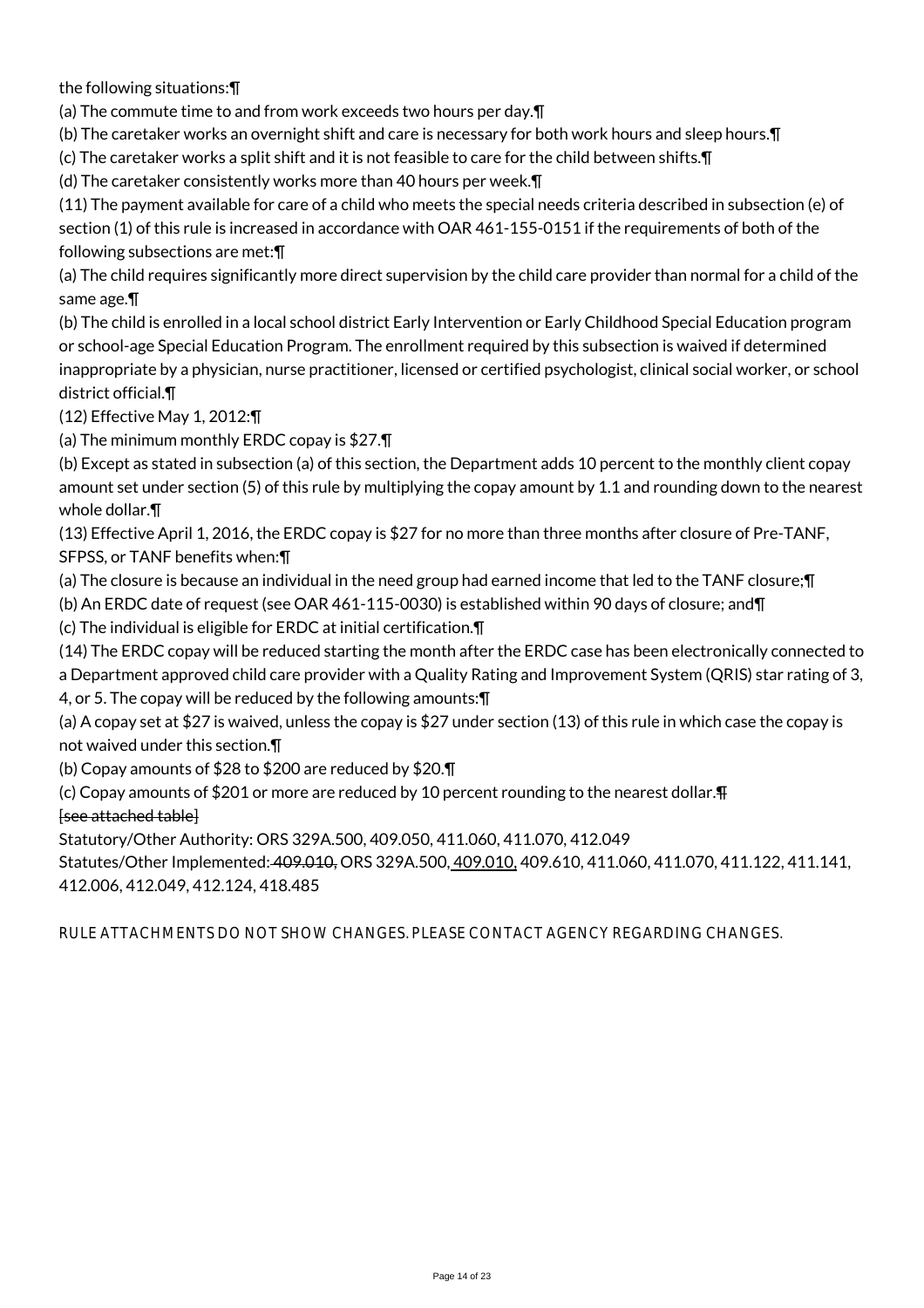|                      |           | <b>Standard Family Rate</b> | <b>Standard Center Rate</b> |                           |  |  |
|----------------------|-----------|-----------------------------|-----------------------------|---------------------------|--|--|
|                      |           | 1-157 Hours 158-215 Hours   |                             | 1-157 Hours 158-215 Hours |  |  |
|                      | per month | per month                   | per month                   | per month                 |  |  |
|                      | Hourly    | Monthly                     | Hourly                      | Monthly                   |  |  |
| Infant               | \$3.52    | \$651                       | \$9.00                      | \$1,061                   |  |  |
| Toddler              | \$3.47    | \$625                       | \$5.25                      | \$1,053                   |  |  |
| Preschool            | \$3.47    | \$586                       | \$5.06                      | \$795                     |  |  |
| School               | \$3.47    | \$586                       | \$4.50                      | \$641                     |  |  |
| <b>Special Needs</b> | \$3.52    | \$651                       | \$9.00                      | \$1,061                   |  |  |

#### Group Area A STANDARD RATE MAXIMUMS (Not Licensed)

# ENHANCED RATE MAXIMUMS (Not Licensed)

|               |                         | <b>Enhanced Family Rate</b> |                            | <b>Enhanced Center Rate</b> |                              |                            |  |
|---------------|-------------------------|-----------------------------|----------------------------|-----------------------------|------------------------------|----------------------------|--|
|               | 1-62 Hours<br>per month | 63-135 Hours<br>per month   | 136-215 Hours<br>per month | 1-62 Hours<br>per month     | 63-135<br>Hours per<br>month | 136-215 Hours<br>per month |  |
|               | Hourly                  | Part-time                   | Monthly                    | Hourly                      | Part-time                    | Monthly                    |  |
| Infant        | \$3.78                  | \$512                       | \$683                      | \$10.20                     | \$902                        | \$1,203                    |  |
| Toddler       | \$3.57                  | \$492                       | \$656                      | \$5.95                      | \$895                        | \$1,193                    |  |
| Preschool     | \$3.57                  | \$465                       | \$620                      | \$5.74                      | \$676                        | \$901                      |  |
| School        | \$3.51                  | \$450                       | \$600                      | \$5.10                      | \$545                        | \$727                      |  |
| Special Needs | \$3.78                  | \$512                       | \$683                      | \$10.20                     | \$902                        | \$1,203                    |  |

### LICENSED RATE MAXIMUMS

|                      |              | <b>Registered Family Rate</b> |         |        | <b>Certified Family Rate</b> |                                                   |         | <b>Certified Center Rate</b> |           |  |
|----------------------|--------------|-------------------------------|---------|--------|------------------------------|---------------------------------------------------|---------|------------------------------|-----------|--|
|                      | $1-62$ Hours | 63-135                        | 136-215 | $1-62$ | 63-135                       | 136-215                                           | $1-62$  | 63-135                       | 136-215   |  |
|                      | per month    | Hours per                     |         |        |                              | Hours per Hours per Hours per Hours per Hours per |         | Hours per                    | Hours per |  |
|                      |              | month                         | month   | month  | month                        | month                                             | month   | month                        | month     |  |
|                      | Hourly       | Part-time                     | Monthly | Hourly | Part-time                    | Monthly                                           | Hourly  | Part-time                    | Monthly   |  |
| Infant               | \$4.00       | \$600                         | \$800   | \$6.00 | \$941                        | \$1,254                                           | \$12.00 | \$1,061                      | \$1,415   |  |
| Toddler              | \$4.00       | \$563                         | \$750   | \$6.00 | \$855                        | \$1,140                                           | \$7.00  | \$1,053                      | \$1,404   |  |
| Preschool            | \$3.67       | \$548                         | \$730   | \$5.05 | \$750                        | \$1,000                                           | \$6.75  | \$795                        | \$1,060   |  |
| School               | \$3.70       | \$458                         | \$610   | \$4.70 | \$563                        | \$750                                             | \$6.00  | \$641                        | \$855     |  |
| <b>Special Needs</b> | \$4.00       | \$600                         | \$800   | \$6.00 | \$941                        | \$1,254                                           | \$12.00 | \$1,061                      | \$1,415   |  |

Zip Codes for Group Area A:

Portland, Bend, Eugene, Corvallis, Springfield, Monmouth and Ashland areas

| 97003 | 97004 | 97005 | 97006 | 97007                   | 97008 | 97009 | 97010 | 97013 | 97014 | 97015 | 97019 |
|-------|-------|-------|-------|-------------------------|-------|-------|-------|-------|-------|-------|-------|
| 97022 | 97023 | 97024 | 97027 | 97028 97030             |       | 97031 | 97034 | 97035 | 97036 | 97041 | 97045 |
| 97051 | 97055 | 97056 |       | 97060 97062 97064       |       | 97068 | 97070 | 97080 | 97086 | 97089 | 97106 |
| 97109 | 97112 | 97113 |       | 97116 97119 97123 97124 |       |       | 97125 | 97132 | 97133 | 97135 | 97140 |

(a)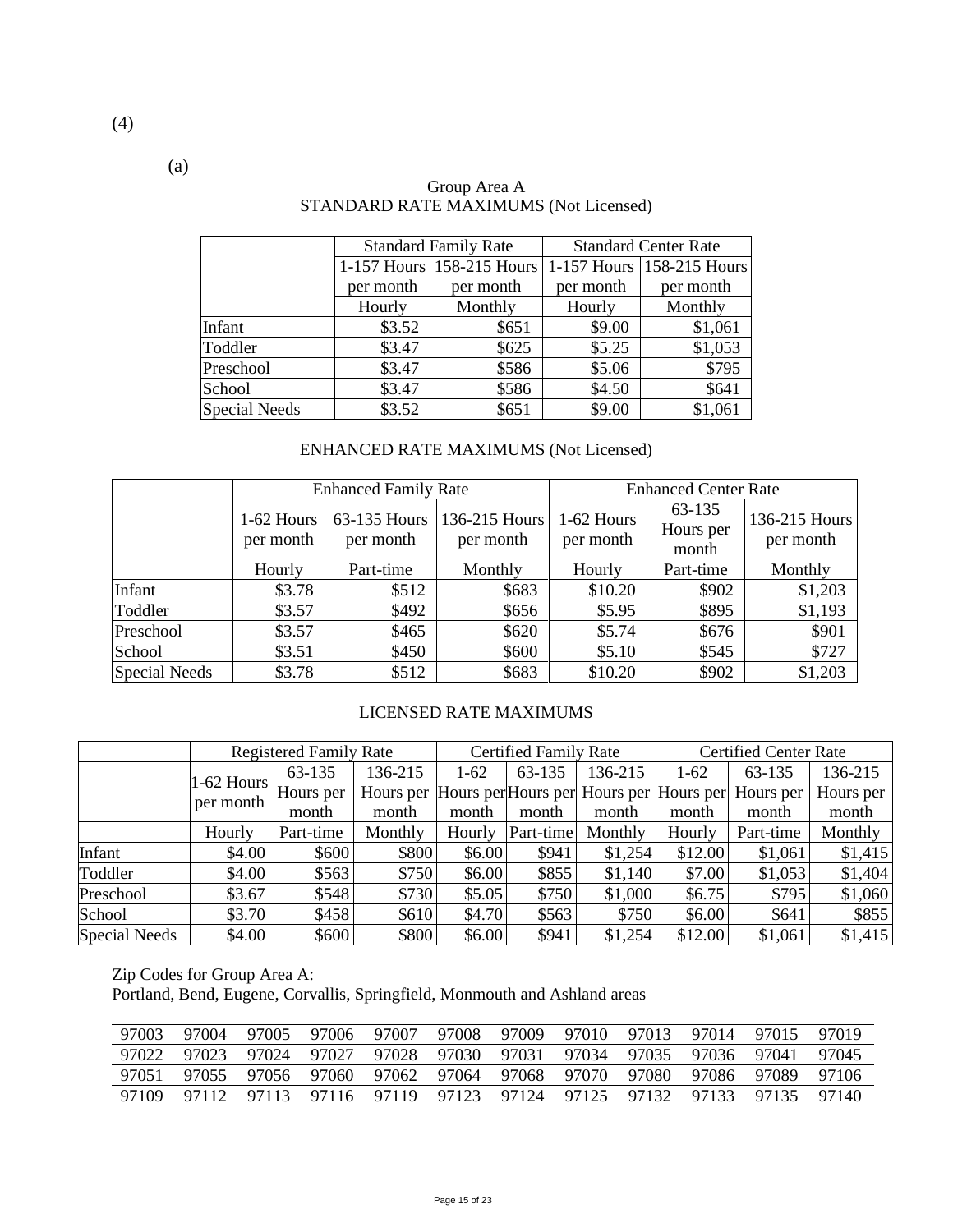461-155-0150 Page 2

| 97149 | 97201 | 97202 | 97203 | 97204 | 97205 | 97206 | 97209 | 97210 | 97211 | 97212 | 97213 |
|-------|-------|-------|-------|-------|-------|-------|-------|-------|-------|-------|-------|
| 97214 | 97215 | 97216 | 97217 | 97218 | 97219 | 97220 | 97221 | 97222 | 97223 | 97224 | 97225 |
| 97227 | 97229 | 97230 | 97231 | 97232 | 97233 | 97236 | 97239 | 97242 | 97258 | 97266 | 97267 |
| 97268 | 97286 | 97292 | 97330 | 97331 | 97333 | 97339 | 97351 | 97361 | 97371 | 97376 | 97401 |
| 97402 | 97403 | 97404 | 97405 | 97408 | 97454 | 97455 | 97477 | 97478 | 97482 | 97520 | 97525 |
| 97701 | 97702 | 97703 | 97707 | 97708 | 97709 | 97078 |       |       |       |       |       |

(b)

## Group Area B STANDARD RATE MAXIMUMS (Not Licensed)

|                      |           | <b>Standard Family Rate</b> | <b>Standard Center Rate</b> |                               |  |  |
|----------------------|-----------|-----------------------------|-----------------------------|-------------------------------|--|--|
|                      |           | 1-157 Hours   158-215 Hours |                             | $1-157$ Hours   158-215 Hours |  |  |
|                      | per month | per month                   | per month                   | per month                     |  |  |
|                      | Hourly    | Monthly                     | Hourly                      | Monthly                       |  |  |
| Infant               | \$3.05    | \$520                       | \$3.75                      | \$641                         |  |  |
| Toddler              | \$3.05    | \$499                       | \$3.75                      | \$589                         |  |  |
| Preschool            | \$2.89    | \$494                       | \$3.00                      | \$510                         |  |  |
| School               | \$2.89    | \$480                       | \$3.30                      | \$431                         |  |  |
| <b>Special Needs</b> | \$3.05    | \$520                       | \$3.75                      | \$641                         |  |  |

# ENHANCED RATE MAXIMUMS (Not Licensed)

|                      |           | <b>Enhanced Family Rate</b> |                                       | <b>Enhanced Center Rate</b> |           |                                       |  |  |
|----------------------|-----------|-----------------------------|---------------------------------------|-----------------------------|-----------|---------------------------------------|--|--|
|                      |           |                             | 1-62 Hours 63-135 Hours 136-215 Hours |                             |           | 1-62 Hours 63-135 Hours 136-215 Hours |  |  |
|                      | per month | per month                   | per month                             | per month                   | per month | per month                             |  |  |
|                      | Hourly    | Part-time                   | Monthly                               | Hourly                      | Part-time | Monthly                               |  |  |
| Infant               | \$3.20    | \$420                       | \$560                                 | \$4.25                      | \$545     | \$727                                 |  |  |
| Toddler              | \$3.20    | \$400                       | \$533                                 | \$4.25                      | \$500     | \$667                                 |  |  |
| Preschool            | \$3.20    | \$400                       | \$533                                 | \$3.40                      | \$434     | \$578                                 |  |  |
| School               | \$3.20    | \$375                       | \$500                                 | \$3.74                      | \$367     | \$489                                 |  |  |
| <b>Special Needs</b> | \$3.20    | \$420                       | \$560                                 | \$4.25                      | \$545     | \$727                                 |  |  |

#### LICENSED RATE MAXIMUMS

|               |        | <b>Registered Family Rate</b> |           | <b>Certified Family Rate</b> |                     |           | <b>Certified Center Rate</b>              |        |           |
|---------------|--------|-------------------------------|-----------|------------------------------|---------------------|-----------|-------------------------------------------|--------|-----------|
|               | $1-62$ | 63-135                        | 136-215   | $1-62$                       | 63-135              | 136-215   |                                           | 63-135 | 136-215   |
|               |        | Hours per Hours per           | Hours per |                              | Hours per Hours per | Hours per | $11-62$ Hours $ $ Hours perl <sup>'</sup> |        | Hours per |
|               | month  | month                         | month     | month                        | month               | month     | per month                                 | month  | month     |
|               | Hourly | Part-time                     | Monthly   | Hourly                       | Part-time           | Monthly   | Hourly                                    | Part-  | Monthly   |
|               |        |                               |           |                              |                     |           |                                           | time   |           |
| Infant        | \$3.50 | \$450                         | \$600     | \$4.00                       | \$563               | \$750     | \$5.00                                    | \$641  | \$855     |
| Toddler       | \$3.50 | \$416                         | \$555     | \$4.00                       | \$525               | \$700     | \$5.00                                    | \$589  | \$785     |
| Preschool     | \$3.30 | \$413                         | \$550     | \$3.75                       | \$488               | \$650     | \$4.00                                    | \$510  | \$680     |
| School        | \$3.30 | \$383                         | \$510     | \$3.80                       | \$450               | \$600     | \$4.40                                    | \$431  | \$575     |
| Special Needs | \$3.50 | \$450                         | \$600     | \$4.00                       | \$563               | \$750     | \$5.00                                    | \$641  | \$855     |

Zip Codes for Group Area B:

Salem, Medford, Roseburg, Brookings and areas outside the metropolitan areas in Eugene and Portland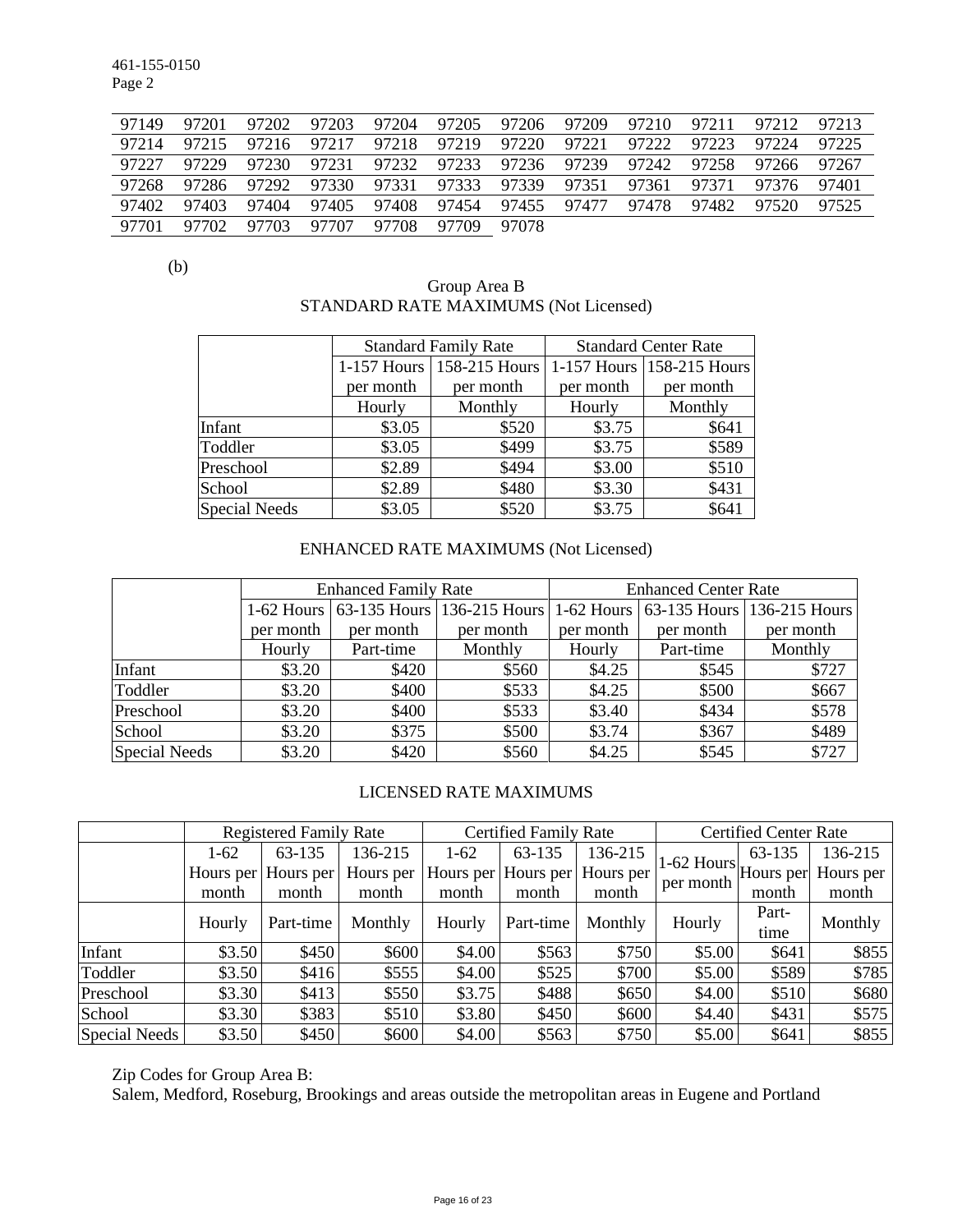461-155-0150 Page 3

| 97002 |       | 97011 | 97016 | 97017 | 97018 | 97038 | 97042 | 97044 | 97048 | 97049 | 97053 |
|-------|-------|-------|-------|-------|-------|-------|-------|-------|-------|-------|-------|
| 97058 | 97067 | 97071 | 97103 | 97107 | 97108 | 97110 | 97111 | 97114 | 97115 | 97117 | 97118 |
| 97121 | 97122 | 97127 | 97128 | 97131 | 97134 | 97138 | 97141 | 97143 | 97146 | 97148 | 97301 |
| 97302 | 97303 | 97304 | 97305 | 97306 | 97307 | 97309 | 97310 | 97317 | 97321 | 97322 | 97325 |
| 97326 | 97327 | 97328 | 97336 | 97338 | 97341 | 97343 | 97344 | 97348 | 97352 | 97353 | 97355 |
| 97357 | 97362 | 97365 | 97366 | 97367 | 97370 | 97372 | 97374 | 97377 | 97378 | 97380 | 97381 |
| 97383 | 97385 | 97386 | 97389 | 97391 | 97392 | 97394 | 97415 | 97420 | 97423 | 97424 | 97426 |
| 97431 | 97444 | 97446 | 97448 | 97452 | 97456 | 97457 | 97459 | 97465 | 97470 | 97471 | 97479 |
| 97487 | 97489 | 97501 | 97502 | 97503 | 97504 | 97524 | 97534 | 97535 | 97756 | 97759 | 97760 |
| 97801 | 97812 | 97813 |       |       |       |       |       |       |       |       |       |

(c)

## Group Area C STANDARD RATE MAXIMUMS (Not Licensed)

|                      | <b>Standard Family Rate</b> |               | <b>Standard Center Rate</b> |           |  |
|----------------------|-----------------------------|---------------|-----------------------------|-----------|--|
|                      |                             | 158-215 Hours | 1-157                       | 158-215   |  |
|                      | 1-157 Hours per<br>month    |               | Hours per                   | Hours per |  |
|                      |                             | per month     | month                       | month     |  |
|                      | Hourly                      | Monthly       | Hourly                      | Monthly   |  |
| Infant               | \$3.05                      | \$520         | \$3.75                      | \$641     |  |
| Toddler              | \$3.05                      | \$499         | \$3.75                      | \$589     |  |
| Preschool            | \$2.89                      | \$494         | \$3.00                      | \$510     |  |
| School               | \$2.89                      | \$480         | \$3.30                      | \$431     |  |
| <b>Special Needs</b> | \$3.05                      | \$520         | \$3.75                      | \$641     |  |

# ENHANCED RATE MAXIMUMS (Not Licensed)

|               |              | <b>Enhanced Family Rate</b> |                            | <b>Enhanced Center Rate</b> |              |               |  |
|---------------|--------------|-----------------------------|----------------------------|-----------------------------|--------------|---------------|--|
|               | $1-62$ Hours |                             | 63-135 Hours 136-215 Hours | 1-62 Hours                  | 63-135 Hours | 136-215 Hours |  |
|               | per month    | per month                   | per month                  | per month                   | per month    | per month     |  |
|               | Hourly       | Part-time                   | Monthly                    | Hourly                      | Part-time    | Monthly       |  |
| Infant        | \$3.20       | \$420                       | \$560                      | \$4.25                      | \$545        | \$727         |  |
| Toddler       | \$3.20       | \$400                       | \$533                      | \$4.25                      | \$500        | \$667         |  |
| Preschool     | \$3.20       | \$400                       | \$533                      | \$3.40                      | \$434        | \$578         |  |
| School        | \$3.20       | \$375                       | \$500                      | \$3.74                      | \$367        | \$489         |  |
| Special Needs | \$3.20       | \$420                       | \$560                      | \$4.25                      | \$545        | \$727         |  |

# LICENSED RATE MAXIMUMS

|         |                                                              | <b>Registered Family Rate</b> |                               |                                | <b>Certified Family Rate</b>    |                  | <b>Certified Center Rate</b> |                                                  |                               |  |
|---------|--------------------------------------------------------------|-------------------------------|-------------------------------|--------------------------------|---------------------------------|------------------|------------------------------|--------------------------------------------------|-------------------------------|--|
|         | 63-135<br>$1-62$<br>Hours per<br>Hours per<br>month<br>month |                               | 136-215<br>Hours per<br>month | $1 - 62$<br>Hours per<br>month | 63-135<br>Hours<br>per<br>month | 136-215<br>month | $1-62$<br>month              | 63-135<br>Hours per Hours per Hours per<br>month | 136-215<br>Hours per<br>month |  |
|         | Hourly                                                       | Part-time                     | Monthly                       | Hourly                         | Part-<br>time                   | Monthly          | Hourly                       | Part-time                                        | Monthly                       |  |
| Infant  | \$3.50                                                       | \$450                         | \$600                         | \$4.00                         | \$563                           | \$750            | \$5.00                       | \$641                                            | \$855                         |  |
| Toddler | \$3.50                                                       | \$416                         | \$555                         | \$4.00                         | \$525                           | \$700            | \$5.00                       | \$589                                            | \$785                         |  |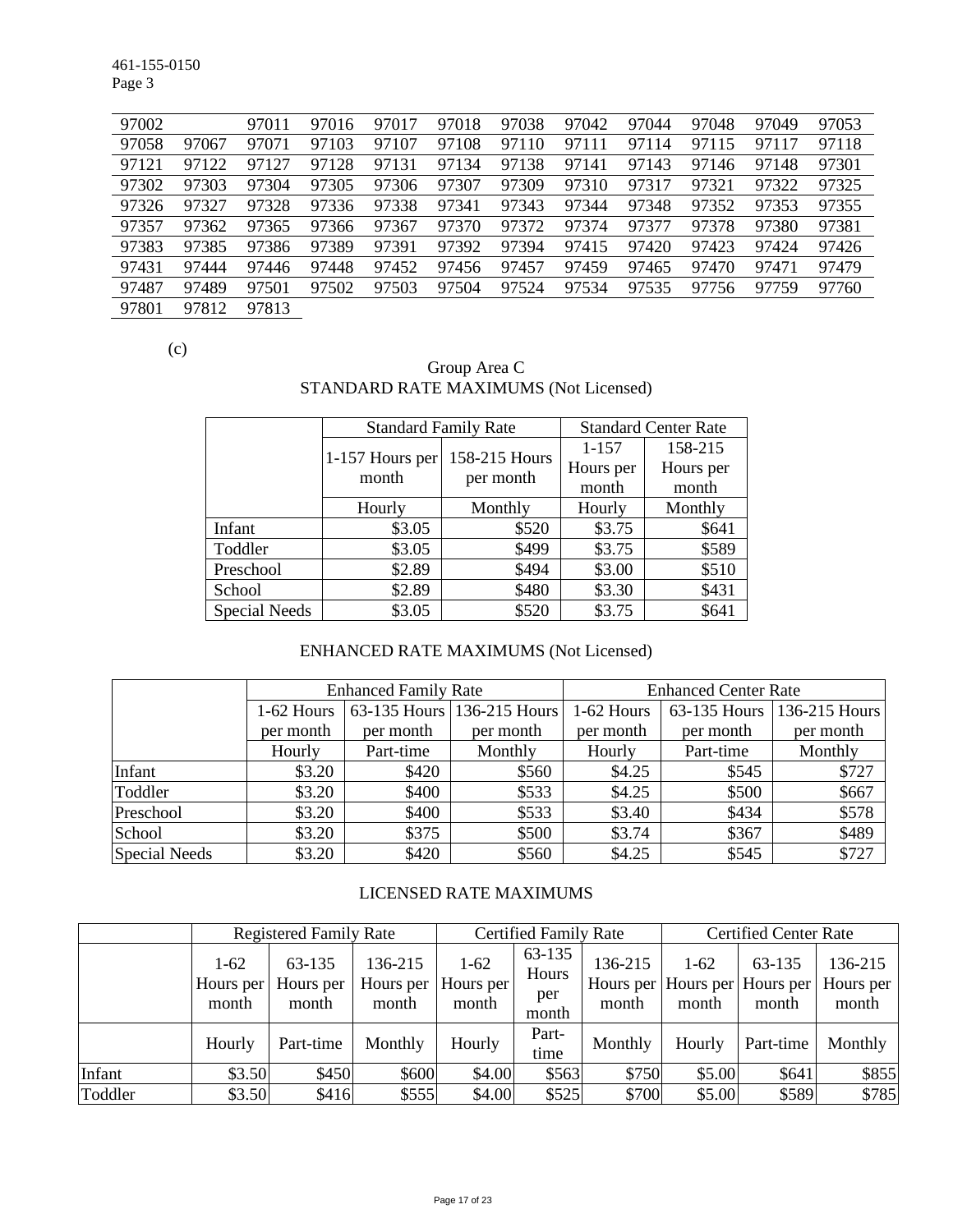461-155-0150 Page 4

| Preschool          | \$3.30 | \$413            | \$550 | 75<br>ሐሳ<br>99.IJ | \$488 | \$650 | \$4.00             | \$510 | \$680 |
|--------------------|--------|------------------|-------|-------------------|-------|-------|--------------------|-------|-------|
| School             | \$3.30 | \$383            | \$510 | \$3.80            | \$450 | \$600 | $+401$<br>ሖ<br>.54 | \$431 | \$575 |
| Special 1<br>Needs | \$3.50 | $\frac{3450}{ }$ | \$600 | \$4.00            | \$563 | \$750 | 65.00              | \$641 | \$855 |

Zip Codes for Group Area C: Balance of State, Other State Zips

| 97001 | 97020 | 97021 | 97026 | 97029 | 97032 | 97033 | 97037 | 97039 | 97040 | 97050 | 97054 | 97057 |
|-------|-------|-------|-------|-------|-------|-------|-------|-------|-------|-------|-------|-------|
| 97063 | 97065 | 97101 | 97102 | 97130 | 97136 | 97137 | 97144 | 97145 | 97147 | 97324 | 97329 | 97335 |
| 97342 | 97345 | 97346 | 97347 | 97350 | 97358 | 97359 | 97360 | 97364 | 97368 | 97369 | 97375 | 97384 |
| 97388 | 97390 | 97396 | 97406 | 97407 | 97409 | 97410 | 97411 | 97412 | 97413 | 97414 | 97416 | 97417 |
| 97419 | 97425 | 97427 | 97428 | 97429 | 97430 | 97432 | 97433 | 97434 | 97435 | 97436 | 97437 | 97438 |
| 97439 | 97441 | 97442 | 97443 | 97447 | 97449 | 97450 | 97451 | 97453 | 97458 | 97460 | 97461 | 97462 |
| 97463 | 97464 | 97466 | 97467 | 97468 | 97469 | 97472 | 97473 | 97476 | 97480 | 97481 | 97484 | 97486 |
| 97488 | 97490 | 97491 | 97492 | 97493 | 97494 | 97495 | 97496 | 97497 | 97498 | 97499 | 97522 | 97523 |
| 97526 | 97527 | 97530 | 97531 | 97532 | 97533 | 97536 | 97537 | 97538 | 97539 | 97540 | 97541 | 97543 |
| 97544 | 97601 | 97603 | 97604 | 97620 | 97621 | 97622 | 97623 | 97624 | 97625 | 97626 | 97627 | 97630 |
| 97632 | 97633 | 97634 | 97635 | 97636 | 97637 | 97638 | 97639 | 97640 | 97641 | 97710 | 97711 | 97712 |
| 97720 | 97721 | 97722 | 97730 | 97731 | 97732 | 97733 | 97734 | 97735 | 97736 | 97737 | 97738 | 97739 |
| 97740 | 97741 | 97742 | 97750 | 97751 | 97752 | 97753 | 97754 | 97758 | 97761 | 97810 | 97814 | 97817 |
| 97818 | 97819 | 97820 | 97821 | 97822 | 97823 | 97824 | 97825 | 97826 | 97827 | 97828 | 97830 | 97831 |
| 97833 | 97834 | 97835 | 97836 | 97837 | 97838 | 97839 | 97840 | 97841 | 97842 | 97843 | 97844 | 97845 |
| 97846 | 97848 | 97850 | 97856 | 97857 | 97859 | 97861 | 97862 | 97864 | 97865 | 97867 | 97868 | 97869 |
| 97870 | 97871 | 97872 | 97873 | 97874 | 97875 | 97876 | 97877 | 97880 | 97882 | 97883 | 97884 | 97885 |
| 97886 | 97901 | 97902 | 97903 | 97904 | 97905 | 97906 | 97907 | 97908 | 97909 | 97910 | 97911 | 97913 |
| 97914 | 97918 | 97919 | 97920 |       |       |       |       |       |       |       |       |       |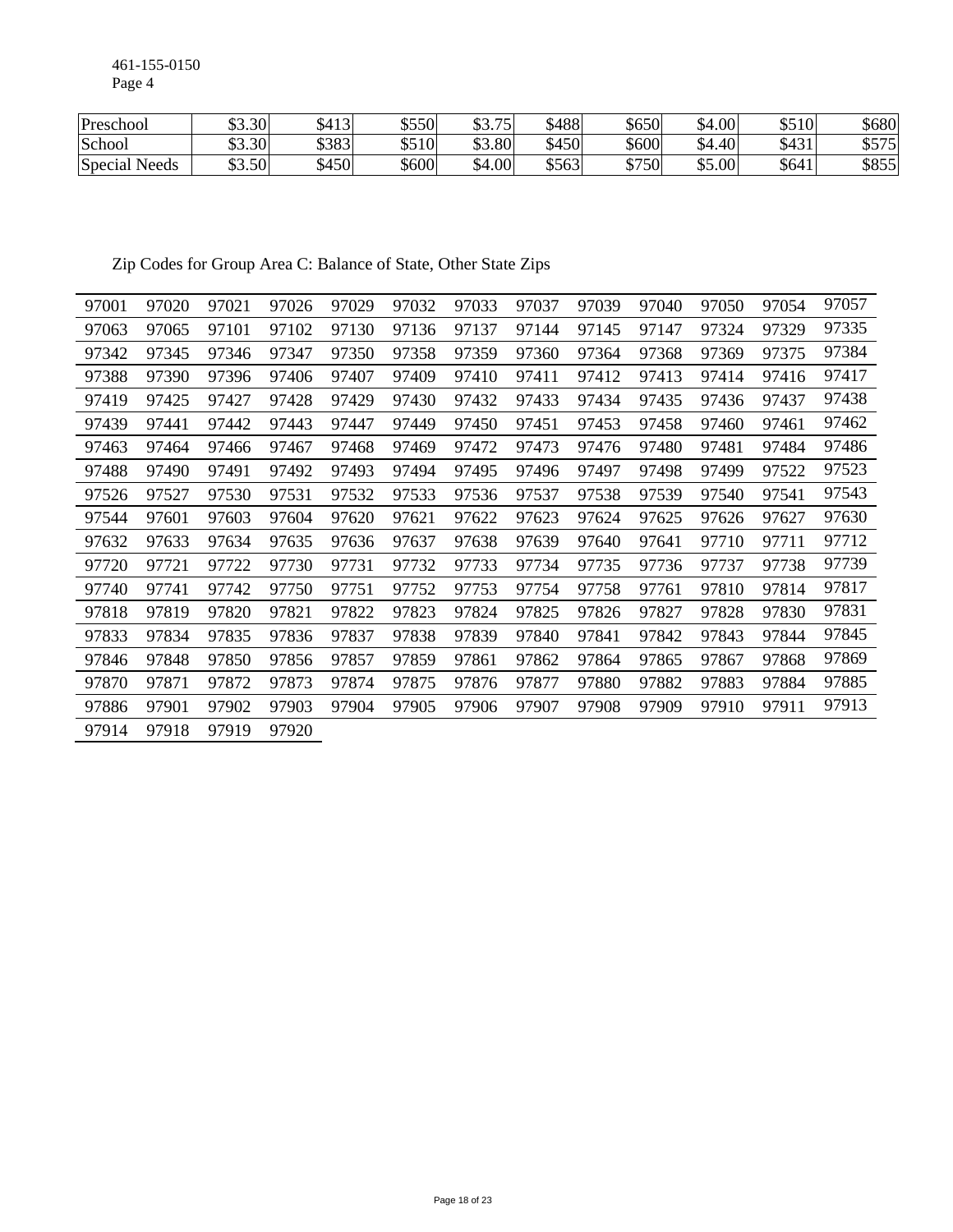#### AMEND: 461-155-0151

RULE SUMMARY: OAR 461-155-0151 is being changed to double the amount a provider may receive if a child is eligible for the High Special Needs rate.

CHANGES TO RULE:

# 461-155-0151 High Special Needs; Child Care ¶

(1) The payment authorized by OAR 461-155-0150(11) is calculated by adding the applicable special need payment authorized by section (4) of that rule to the additional amount determined by this rule.¶ (2) The additional amount determined by this rule is allowed in consideration of the additional cost to a child care provider for the additional care and supervision required because of a child's physical, mental or behavioral condition. To determine the additional amount, a factor determined by this rule is multiplied by:¶ (a)  $$2.55.00$  for a payment calculated on an hourly basis; or  $\P$ 

(b) \$8420 for a payment calculated on a monthly basis.¶

(3) The factor used to make the calculation described in section (2) of this rule is determined by first establishing a score for each category listed in section (5) of this rule. The score is established by multiplying a rating and the weight for each category. The weight is given in section (5). The rating is determined as follows:¶ (a) The child's need for care and supervision is assessed and is compared with the needs of other children of the same age, and a rating is determined for each category. The rating is a whole number from zero to ten.¶ (b) Benchmark scores are given in section (5) of this rule for each category using several descriptions of need. The child's level is matched with the benchmark descriptions, and a rating is assigned based on a comparison of the child's needs and the benchmark descriptions. If a child's level of need falls between - or is described in part by two benchmarks in the rule, an appropriate intermediate rating is assigned based on the benchmarks scores.¶ (4) After a score is determined for each category, the scores are added. The sum of the scores is changed to 100 if it is less than 110 and is reduced to 300 if it exceeds 300. The adjusted score is decreased by 100, and the remainder is divided by 100. The result is the factor used in section (2) of this rule.¶

(5) The categories, their weights, and standards for their ratings are as follows:¶

(a) Level of medical care - weight is 7:¶

(A) Child requires on-site medical attention by a licensed medical or mental health professional and the child care provider must have specialized training related to the child's medical or mental health needs - rating of 10.¶ (B) The provider must have specialized training related to the child's medical or mental health needs and consults frequently with a medical or mental health professional - rating of 8.¶

(C) Child requires medical attention by a caregiver who has received some specialized training related to the child's medical or mental health needs - rating of 4.¶

(D) Child requires medical attention or monitoring by a caregiver who has received special instructions from the parent or a service provider related to the child's medical or mental health needs - rating of 1.¶

(E) Child's needs can be met by staff with general knowledge - rating of zero.¶

(b) Self-sufficiency with daily tasks - weight is 5:¶

(A) Child requires total assistance with eating or toileting, such as requiring tube feedings or with special toileting needs, such as ostomy care - rating of 10.¶

- (B) Child requires considerable assistance in eating or toileting rating of 5.¶
- (C) Child requires only minor assistance with eating or toileting rating of 1.¶
- (D) Child can take care of daily tasks with very little assistance rating of zero.¶

(c) Mobility - weight is 5:¶

(A) Child is unable to help with positioning or movement, needs frequent repositioning, and the child is difficult to move - rating of 10.¶

(B) Child can help with transfers, pivoting and position - rating of 5.¶

(C) Child is able to move independently with minor support - rating of 1.¶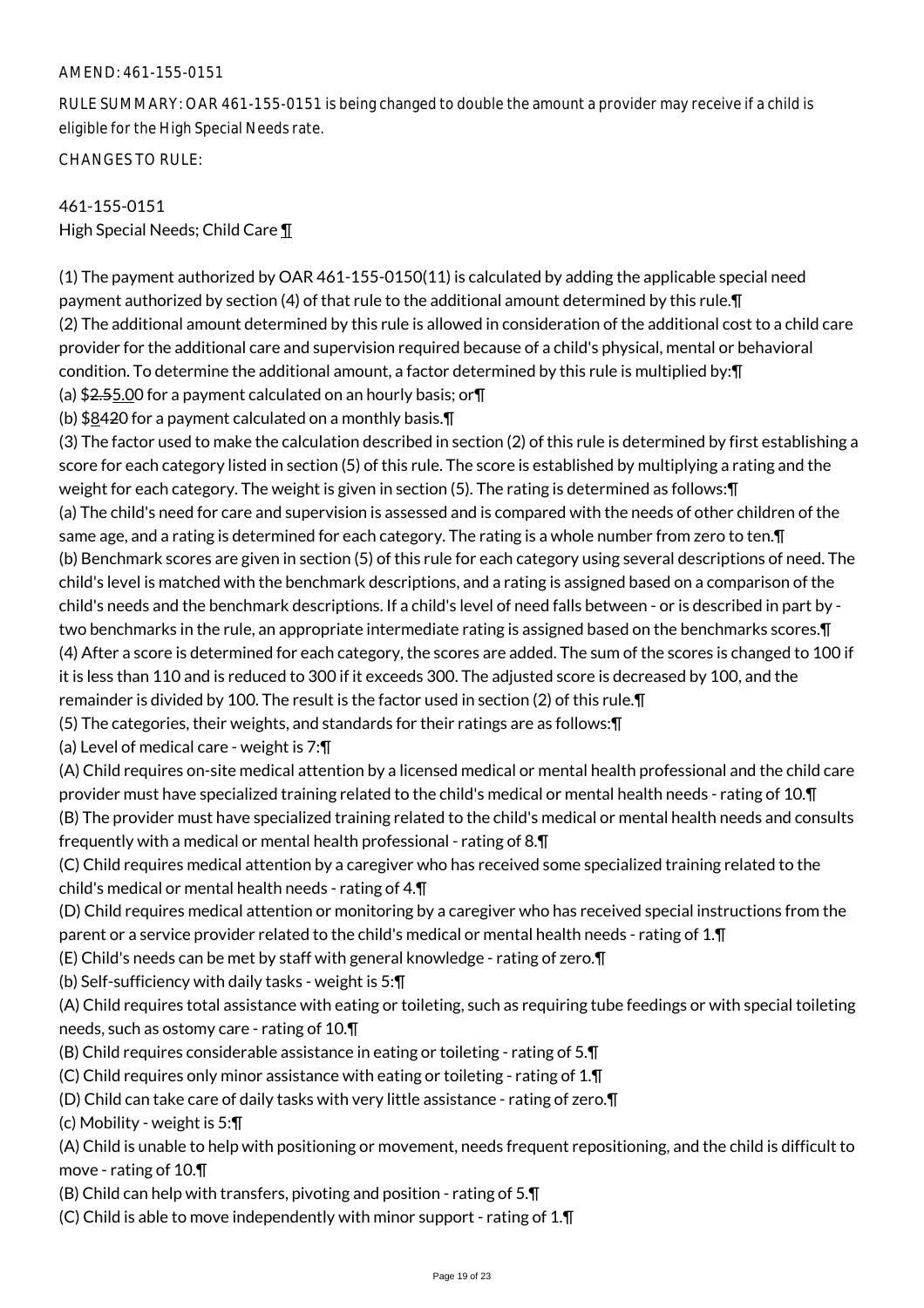(D) Child's mobility is similar to other children of the same age - rating of zero.¶

(d) Communication skills - weight is 6:¶

(A) Child is unable to communicate needs and wants, and is unable to use alternative communication methods rating of 10.¶

(B) Child relies entirely upon alternative methods such as sign language, picture boards, gestures, or facial expressions, to communicate the child's needs or to understand requests made of the child - rating of 8.¶

(C) Child has limited verbal skills. The child may require one-on-one communication to gain the child's attention, simplify instructions, or to understand the child's speech or gestures. Child may use alternative methods, mentioned in paragraph (B) of this sub-section, as a supplement to verbal skills - rating of 4.¶

(D) Child's communication skills are roughly similar to other children of the same age - rating of zero.¶

(e) Need for monitoring and intervention - weight is 11:¶

(A) The child must remain within the child care provider's direct view at all times and needs frequent intervention to prevent harm to self or other children - rating of 10.¶

(B) The child must remain within the provider's direct view at all times but does not need frequent intervention rating of 7.¶

(C) Child has behaviors that frequently require adult intervention but are not a threat to the child's or other children's safety - rating of 4.¶

(D) Child needs assistance to initiate, respond to, or engage in peer interactions that are safe, positive, and appropriate - rating of 2.¶

(E) Child needs some assistance but generally does well if the assistance is provided - rating of zero.¶ (f) Cognition and comprehension - weight is 7:¶

(A) Child is unable to recognize danger, is unable to follow instructions without one-on-one assistance, and has difficulty processing basic sensory information about the environment. This does not include vision or hearing as the primary difficulty - rating of 10.¶

(B) Child needs to be given one instruction at a time and may need reminders of what was asked in order to complete instruction - rating of 5.¶

(C) Child is able to understand and solve problems with some special attention - rating of zero.¶

(g) Other special considerations - weight is 5. There are other considerations relating to the level of supervision required for the child that are not included in the above categories. A rating is determined based on how much more supervision the child needs - because of the other consideration - than other children of the same age. Statutory/Other Authority: ORS 411.060

Statutes/Other Implemented: ORS 411.060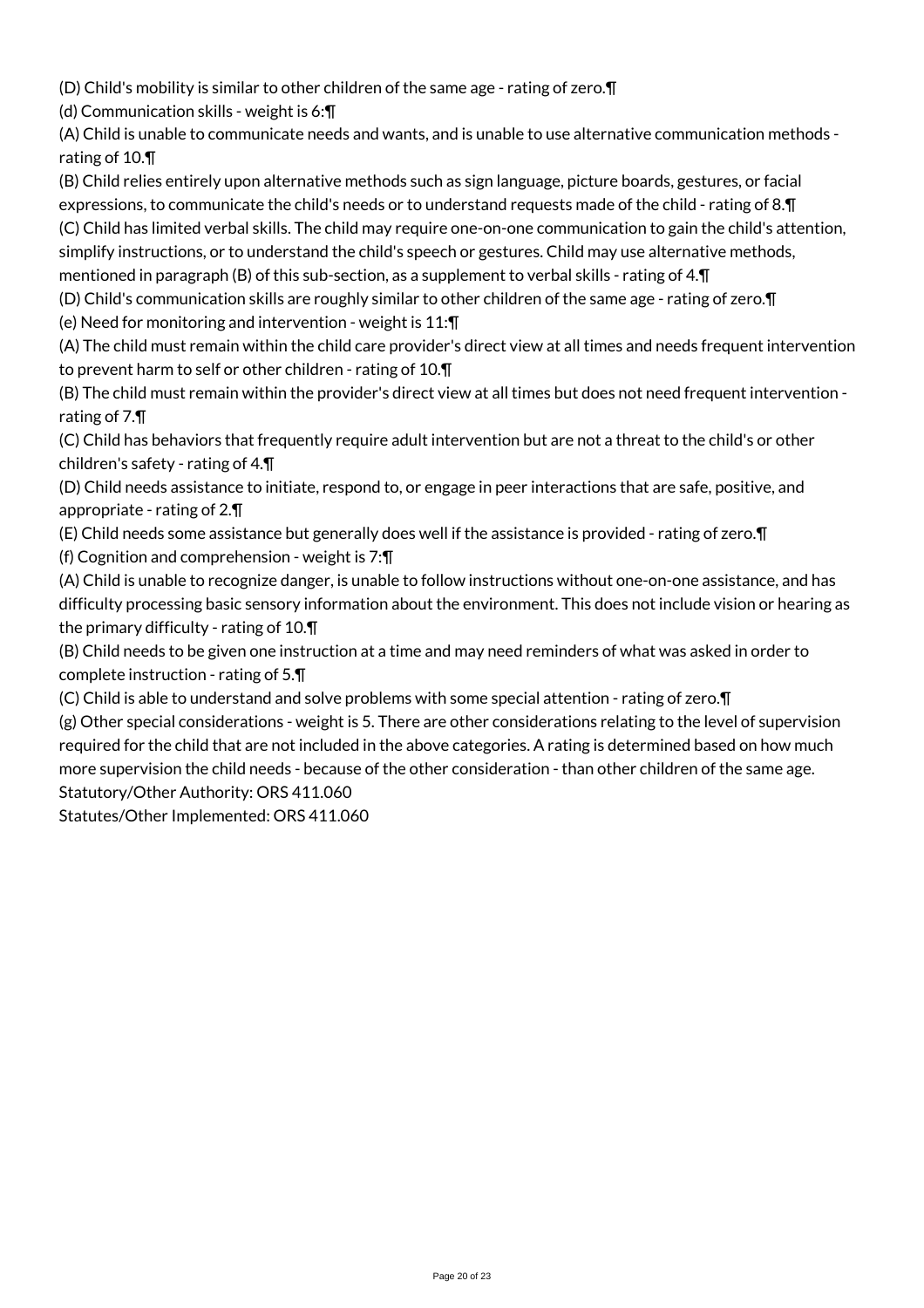#### AMEND: 461-165-0160

RULE SUMMARY: OAR 461-165-0160 is being changed to allow providers to submit billing forms at the beginning of each month for hours a child is scheduled to be in care, remove the requirement for caretakers to sign billing forms, and to de-gender language.

CHANGES TO RULE:

### 461-165-0160

Direct Provider Payments; General Information ¶

(1) The Department makes payments on behalf of eligible clients to the providers they select to care for their children. The payments are made directly to the provider. To be eligible for payment, a provider must:¶

(a) Charge Department clients at a rate no higher than the rate charged other customers;¶

(b) Provide the Department his or hetheir social security number (SSN) or IRS identification number; and [

(c) Meet the requirements of OAR 461-165-0180.¶

(2) Payments to a client's provider are subject to each of the following limitations:¶

(a) A payment is made only for child care already provided in the TANF program for all providers. ABefore August 1, 2021, payment is made for child care already provided in the ERDC program for all providers except Certified Centers certified by the Office of Child Care who receive payment in advance for anticipated hours a child is in care for the month.¶

(b) Payment is made for the amount charged to the client but may not exceed the rate authorized in OAR 461- 155-0150.¶

(c) No payment will be authorized unless the client has designated a primary provider.¶

(d) No payment will be made for less than one dollar.¶

(e) Except as provided otherwise in subsection (f) of this section, a payment is made only for child care provided on or after the date the designated provider has met the requirements to be listed and paid through the Department.¶

(f) A designated child care provider who the Department approves to be listed and paid through the Department may receive payment for child care provided prior to obtaining Department approval if the provider met the other Department requirements and was licensed under OAR 414-205-0000 to 414-205-0170, 414-350-0000 to 414- 350-0405, or 414-300-0000 to 414-300-0415.¶

(g) Beginning July 1, 2021, a caretaker (see OAR 461-001-0000) signature is not required on child care billing forms.¶

(h) Beginning August 1, 2021, a provider caring for an eligible child in the TANF or ERDC programs may receive payment in advance for hours the child is scheduled to be in care for the month. $\P$ 

(3) In the ERDC and TANF programs, the Department may issue a payment to an eligible provider during a month for which child care is being provided to meet an unexpected need of the provider related to the care of a covered child. The payment may be made if, without the payment, continued care by the same provider would be jeopardized and the client could not immediately obtain child care from another provider.

Statutory/Other Authority: 409.050, 411.060, 411.070, 411.122, 412.049, ORS 329A.500

Statutes/Other Implemented: ORS 329A.500, 409.010, 411.060, 411.070, 411.122, 412.049, 45 CFR 98.45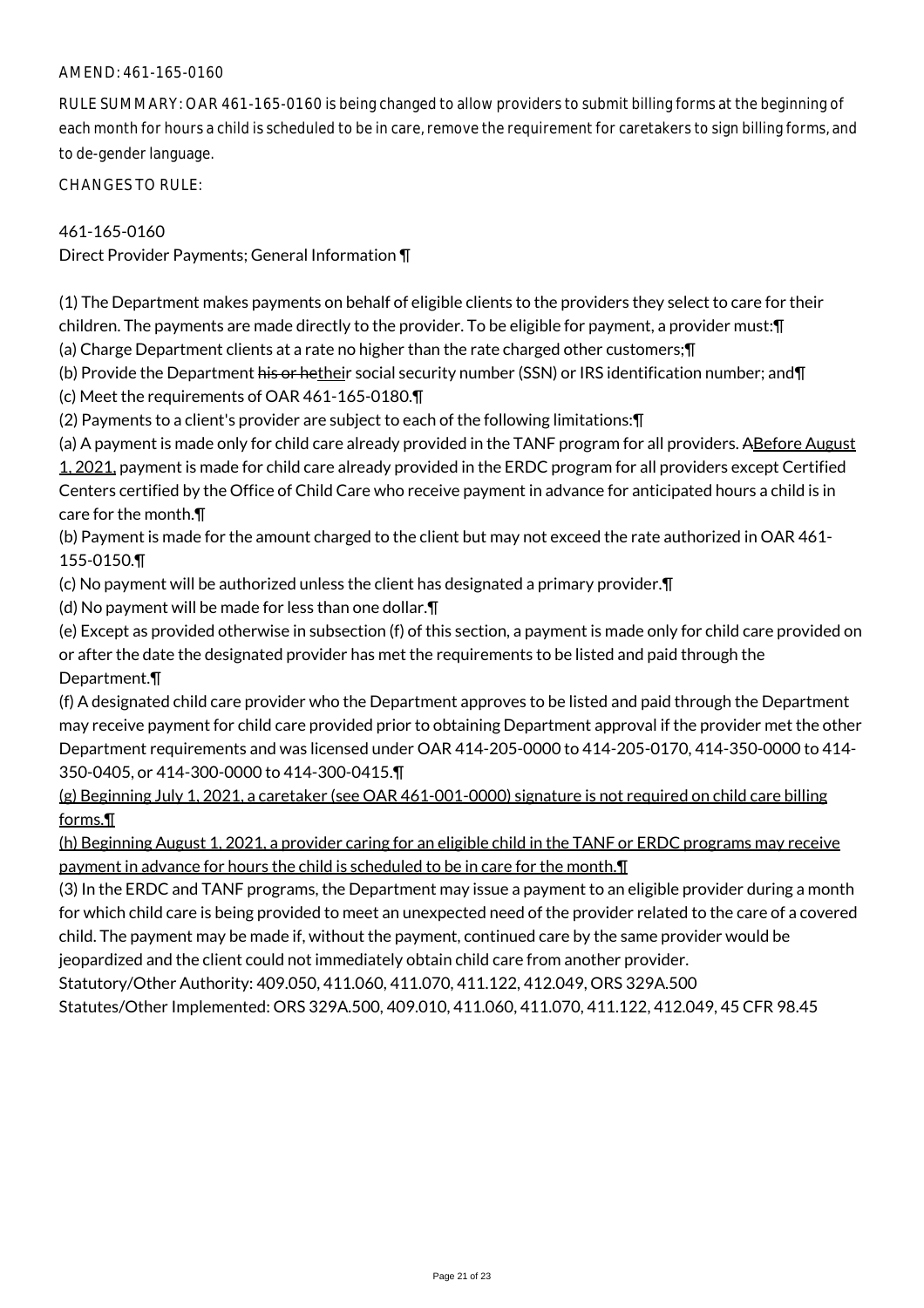### AMEND: 461-175-0210

RULE SUMMARY: OAR 461-175-0210 is being amended to align rule with federal regulation and Oregon policy that have prohibited, for some time, closure of SNAP cases certified in Simplified Reporting System or Transitional Benefit Alternative, when the Department receives returned mail. It is also being amended to restructure the rule to make clear the unique returned mail and moved out of state rules that apply to the SNAP program.

CHANGES TO RULE:

461-175-0210

Notice Situation; ClientIndividual Moved or Whereabouts Unknown \[

(1) In all programs except the SNAP program, To end benefits for an individual who has moved out of Oregon and no longer meets residency requirements under OAR 461-120-0010, the Department sends the following decision notice (see OAR 461-001-0000):¶

(a) In the ERDC, OSIP, OSIPM, QMB, REF, REFM, and TANF programs:¶

(A) The Department sends a timely continuing benefit decision notice (see OAR 461-001-0000) to the individual who has moved out of Oregon.¶

(B) The Department sends a basic decision notice (see OAR 461-001-0000) if the individual becomes eligible for benefits in another state.¶

(b) In the GA program:¶

(A) No decision notice is required to end housing assistance payments.¶

(B) The Department sends a timely continuing benefit decision notice to end Personal Incidental Fund and utility assistance payments.¶

(c) For Employment Payments (see OAR 461-001-0025 and 461-135-1270), and JPI (see OAR 461-135-1260), and the SNAP program, no decision notice is required if the Department determines that the benefit group (see OAR 461-110-0750) has moved out of Oregon.¶

(2) In all programs except the SNAP program, if Department mail or benefits have been returned with no forwarding address, the Department gives the individual the benefits if the individual's whereabouts become known during the period covered by the returned benefits. See OAR 461-165-0130 for w¶

(3) In all programs except then SNAP program, if Department mail or benefits may be sent out of Oregon. Ifhave been returned with no forwarding address, and the individual's whereabouts aremain unknown, the Department ends benefits by sending the following decision notice to their last known address:¶

(a) Except for Employment Payments, and JPI, and the SNAP program, a basic decision notice. The

(b) For Employment Payments, JPI, and the SNAP program, no decision notice is required basic decision notice.¶ (b) For Employment Payments and JPI, no decision notice is required.¶

(4) In the SNAP program,¶

(a) When the filing group is participating in the Change Report System (CRS) and:¶

(A) Department mail or benefits have been returned with no forwarding address, or with an Oregon address not yet reported to ODHS, the Department shall allow the filing group 10 days to meet residence and shelter cost reporting requirements under OAR 461-170-0011. If the information is not provided, the Department sends a timely continuing benefit decision notice.¶

(B) Department mail or benefits have been returned with an address outside of Oregon, no decision notice is required to end benefits.¶

(b) When the filing group is participating in the Simplified Reporting System (SRS) or Transitional Benefit Alternative (TBA),¶

(A) The Department shall not end SNAP program benefits when Department mail or benefits have been returned.¶

(B) The Department shall end benefits when the head of household (see OAR 461-001-0015) reports they moved out of Oregon and no longer meet residency requirements under OAR 461-120-0010, or when they are applying for benefits in another state. No decision notice is required.¶